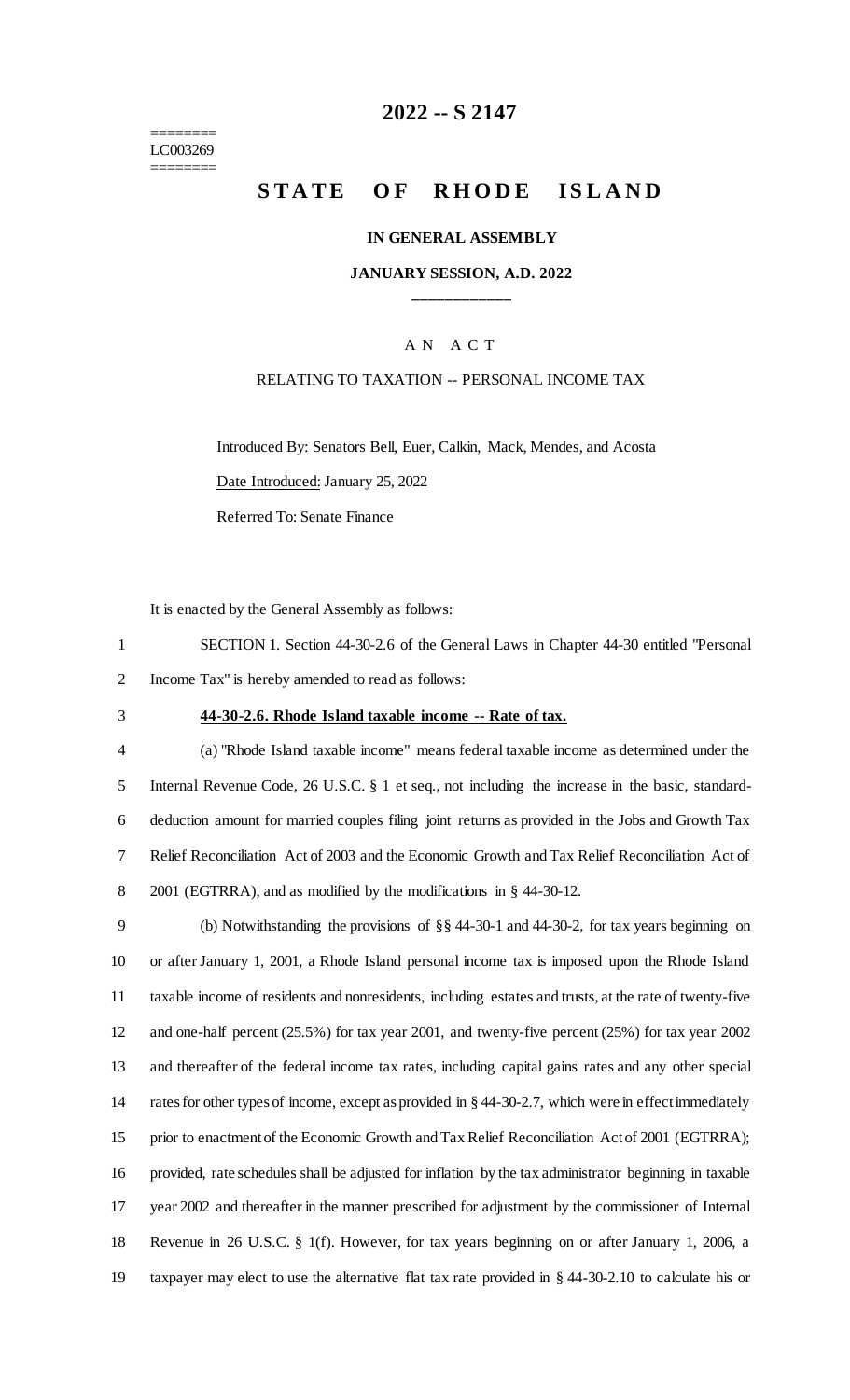her personal income tax liability.

 (c) For tax years beginning on or after January 1, 2001, if a taxpayer has an alternative minimum tax for federal tax purposes, the taxpayer shall determine if he or she has a Rhode Island alternative minimum tax. The Rhode Island alternative minimum tax shall be computed by multiplying the federal tentative minimum tax without allowing for the increased exemptions under the Jobs and Growth Tax Relief Reconciliation Act of 2003 (as redetermined on federal form 6251 Alternative Minimum Tax-Individuals) by twenty-five and one-half percent (25.5%) for tax year 2001, and twenty-five percent (25%) for tax year 2002 and thereafter, and comparing the product to the Rhode Island tax as computed otherwise under this section. The excess shall be the taxpayer's Rhode Island alternative minimum tax.

 (1) For tax years beginning on or after January 1, 2005, and thereafter, the exemption amount for alternative minimum tax, for Rhode Island purposes, shall be adjusted for inflation by the tax administrator in the manner prescribed for adjustment by the commissioner of Internal Revenue in 26 U.S.C. § 1(f).

 (2) For the period January 1, 2007, through December 31, 2007, and thereafter, Rhode Island taxable income shall be determined by deducting from federal adjusted gross income as defined in 26 U.S.C. § 62 as modified by the modifications in § 44-30-12 the Rhode Island itemized-deduction amount and the Rhode Island exemption amount as determined in this section. (A) Tax imposed.

 (1) There is hereby imposed on the taxable income of married individuals filing joint returns and surviving spouses a tax determined in accordance with the following table:

22 If taxable income is: The tax is: The tax is:

23 Not over \$53,150 3.75% of taxable income 24 Over \$53,150 but not over \$128,500 \$1,993.13 plus 7.00% of the excess over \$53,150 Over \$128,500 but not over \$195,850 \$7,267.63 plus 7.75% of the excess over \$128,500 26 Over \$195,850 but not over \$349,700 \$12,487.25 plus 9.00% of the excess over \$195,850 27 Over \$349,700 \$26,333.75 plus 9.90% of the excess over \$349,700 (2) There is hereby imposed on the taxable income of every head of household a tax determined in accordance with the following table:

| 30 | If taxable income is:                 | The tax is:                                         |
|----|---------------------------------------|-----------------------------------------------------|
| 31 | Not over \$42,650                     | 3.75% of taxable income                             |
| 32 | Over \$42,650 but not over \$110,100  | \$1,599.38 plus 7.00% of the excess over \$42,650   |
| 33 | Over \$110,100 but not over \$178,350 | \$6,320.88 plus 7.75% of the excess over \$110,100  |
| 34 | Over \$178,350 but not over \$349,700 | \$11,610.25 plus 9.00% of the excess over \$178,350 |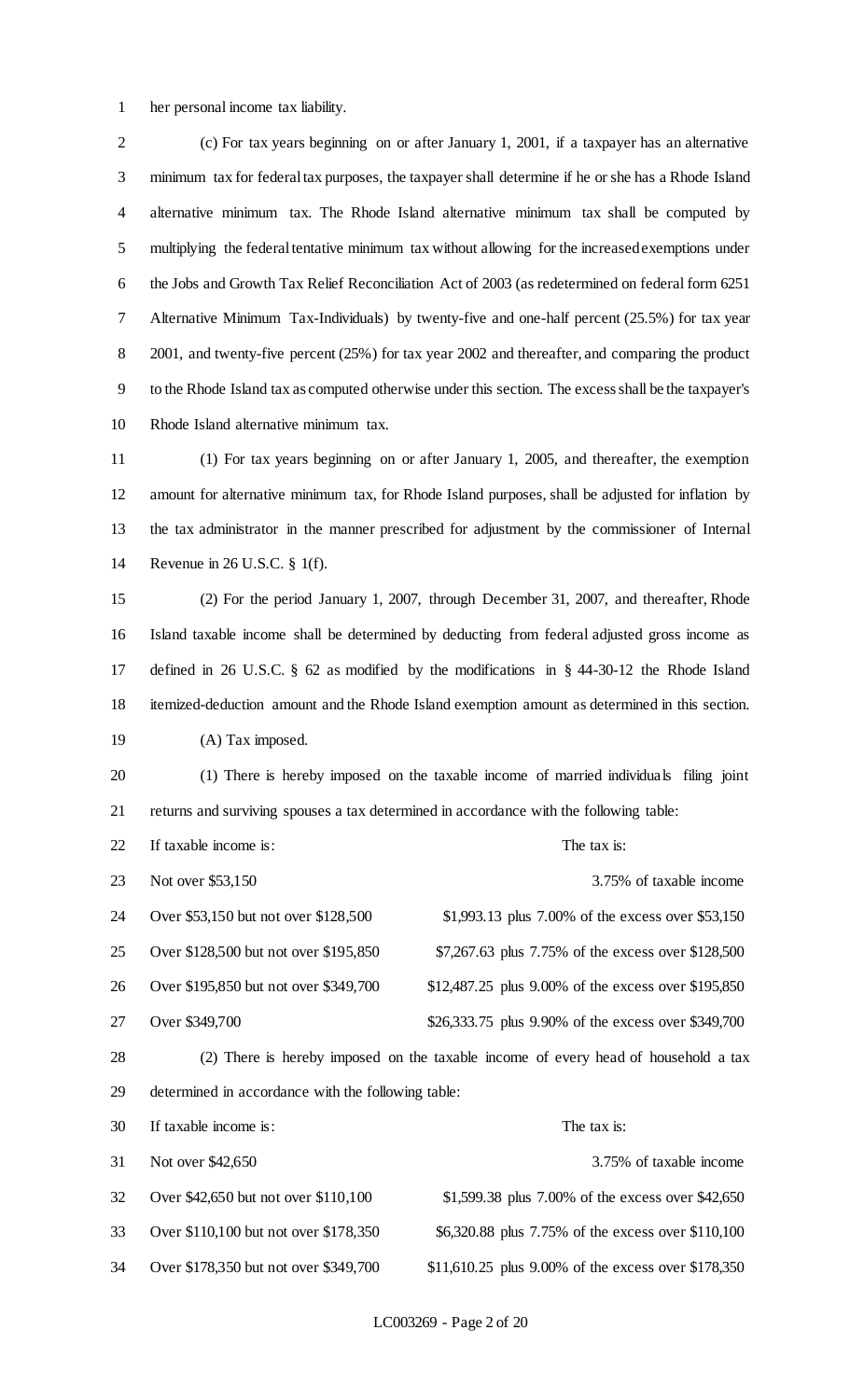| $\mathbf{1}$   | Over \$349,700<br>\$27,031.75 plus 9.90% of the excess over \$349,700                        |                                                                                                   |  |
|----------------|----------------------------------------------------------------------------------------------|---------------------------------------------------------------------------------------------------|--|
| $\overline{2}$ | (3) There is hereby imposed on the taxable income of unmarried individuals (other than       |                                                                                                   |  |
| 3              | surviving spouses and heads of households) a tax determined in accordance with the following |                                                                                                   |  |
| 4              | table:                                                                                       |                                                                                                   |  |
| 5              | If taxable income is:                                                                        | The tax is:                                                                                       |  |
| 6              | Not over \$31,850                                                                            | 3.75% of taxable income                                                                           |  |
| 7              | Over \$31,850 but not over \$77,100                                                          | \$1,194.38 plus 7.00% of the excess over \$31,850                                                 |  |
| 8              | Over \$77,100 but not over \$160,850                                                         | \$4,361.88 plus 7.75% of the excess over \$77,100                                                 |  |
| 9              | Over \$160,850 but not over \$349,700                                                        | \$10,852.50 plus 9.00% of the excess over \$160,850                                               |  |
| 10             | Over \$349,700                                                                               | \$27,849.00 plus 9.90% of the excess over \$349,700                                               |  |
| 11             |                                                                                              | (4) There is hereby imposed on the taxable income of married individuals filing separate          |  |
| 12             |                                                                                              | returns and bankruptcy estates a tax deter-mined in accordance with the following table:          |  |
| 13             | If taxable income is:                                                                        | The tax is:                                                                                       |  |
| 14             | Not over \$26,575                                                                            | 3.75% of taxable income                                                                           |  |
| 15             | Over \$26,575 but not over \$64,250                                                          | \$996.56 plus 7.00% of the excess over \$26,575                                                   |  |
| 16             | Over \$64,250 but not over \$97,925                                                          | \$3,633.81 plus 7.75% of the excess over \$64,250                                                 |  |
| 17             | Over \$97,925 but not over \$174,850<br>\$6,243.63 plus 9.00% of the excess over \$97,925    |                                                                                                   |  |
| 18             | Over \$174,850                                                                               | \$13,166.88 plus 9.90% of the excess over \$174,850                                               |  |
| 19             |                                                                                              | (5) There is hereby imposed a taxable income of an estate or trust a tax determined in            |  |
| 20             | accordance with the following table:                                                         |                                                                                                   |  |
| 21             | If taxable income is:                                                                        | The tax is:                                                                                       |  |
| 22             | Not over \$2,150                                                                             | 3.75% of taxable income                                                                           |  |
| 23             | Over \$2,150 but not over \$5,000                                                            | \$80.63 plus 7.00% of the excess over \$2,150                                                     |  |
| 24             | Over \$5,000 but not over \$7,650                                                            | \$280.13 plus 7.75% of the excess over \$5,000                                                    |  |
| 25             | Over \$7,650 but not over \$10,450                                                           | \$485.50 plus 9.00% of the excess over \$7,650                                                    |  |
| 26             | Over \$10,450                                                                                | \$737.50 plus 9.90% of the excess over \$10,450                                                   |  |
| 27             | (6) Adjustments for inflation.                                                               |                                                                                                   |  |
| 28             |                                                                                              | The dollars amount contained in paragraph (A) shall be increased by an amount equal to:           |  |
| 29             |                                                                                              | (a) Such dollar amount contained in paragraph $(A)$ in the year 1993, multiplied by;              |  |
| 30             |                                                                                              | (b) The cost-of-living adjustment determined under section (J) with a base year of 1993;          |  |
| 31             |                                                                                              | (c) The cost-of-living adjustment referred to in subparagraphs (a) and (b) used in making         |  |
| 32             |                                                                                              | adjustments to the nine percent (9%) and nine and nine tenths percent (9.9%) dollar amounts shall |  |
| 33             | be determined under section (J) by substituting "1994" for "1993."                           |                                                                                                   |  |
| 34             | (B) Maximum capital gains rates.                                                             |                                                                                                   |  |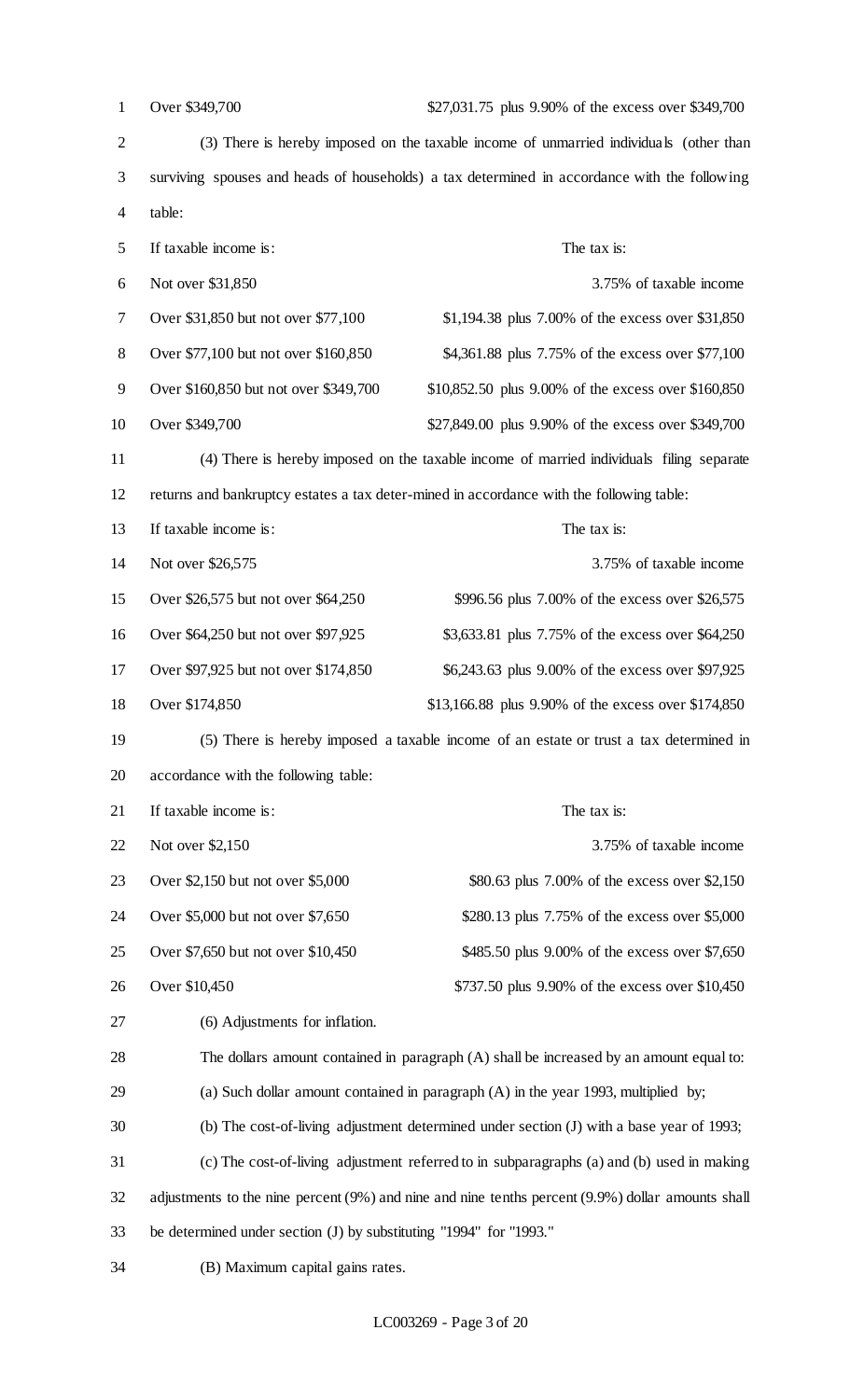| $\mathbf{1}$   | $(1)$ In general.                                                                            |
|----------------|----------------------------------------------------------------------------------------------|
| $\overline{c}$ | If a taxpayer has a net capital gain for tax years ending prior to January 1, 2010, the tax  |
| 3              | imposed by this section for such taxable year shall not exceed the sum of:                   |
| $\overline{4}$ | (a) 2.5% of the net capital gain as reported for federal income tax purposes under section   |
| 5              | 26 U.S.C. § 1(h)(1)(a) and 26 U.S.C. § 1(h)(1)(b).                                           |
| 6              | (b) 5% of the net capital gain as reported for federal income tax purposes under 26 U.S.C.   |
| 7              | § $1(h)(1)(c)$ .                                                                             |
| $8\,$          | (c) 6.25% of the net capital gain as reported for federal income tax purposes under 26       |
| 9              | U.S.C. § $1(h)(1)(d)$ .                                                                      |
| 10             | (d) 7% of the net capital gain as reported for federal income tax purposes under 26 U.S.C.   |
| 11             | § 1(h)(1)(e).                                                                                |
| 12             | (2) For tax years beginning on or after January 1, 2010, the tax imposed on net capital gain |
| 13             | shall be determined under subdivision $44-30-2.6(c)(2)(A)$ .                                 |
| 14             | (C) Itemized deductions.                                                                     |
| 15             | $(1)$ In general.                                                                            |
| 16             | For the purposes of section (2), "itemized deductions" means the amount of federal           |
| 17             | itemized deductions as modified by the modifications in $\S$ 44-30-12.                       |
| 18             | (2) Individuals who do not itemize their deductions.                                         |
| 19             | In the case of an individual who does not elect to itemize his deductions for the taxable    |
| 20             | year, they may elect to take a standard deduction.                                           |
| 21             | (3) Basic standard deduction.                                                                |
| 22             | The Rhode Island standard deduction shall be allowed in accordance with the following        |
| 23             | table:                                                                                       |
| 24             | Filing status<br>Amount                                                                      |
| 25             | Single<br>\$5,350                                                                            |
| 26             | Married filing jointly or qualifying widow(er)<br>\$8,900                                    |
| 27             | Married filing separately<br>\$4,450                                                         |
| 28             | Head of Household<br>\$7,850                                                                 |
| 29             | (4) Additional standard deduction for the aged and blind.                                    |
| 30             | An additional standard deduction shall be allowed for individuals age sixty-five (65) or     |
| 31             | older or blind in the amount of \$1,300 for individuals who are not married and \$1,050 for  |
| 32             | individuals who are married.                                                                 |
| 33             | (5) Limitation on basic standard deduction in the case of certain dependents.                |
| 34             | In the case of an individual to whom a deduction under section $(E)$ is allowable to another |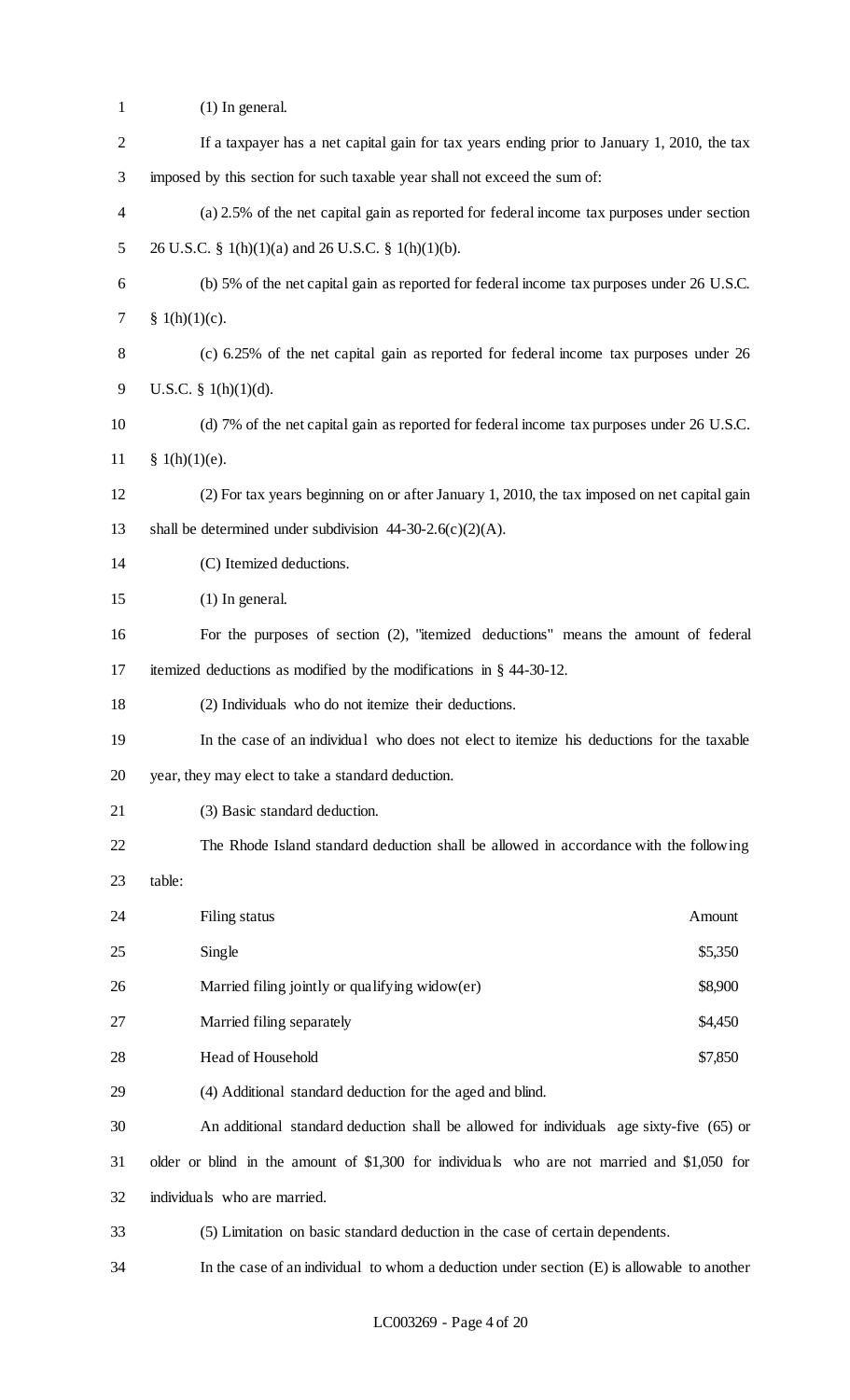| $\mathbf{1}$   | taxpayer, the basic standard deduction applicable to such individual shall not exceed the greater of: |
|----------------|-------------------------------------------------------------------------------------------------------|
| $\overline{2}$ | $(a)$ \$850;                                                                                          |
| 3              | (b) The sum of \$300 and such individual's earned income;                                             |
| 4              | (6) Certain individuals not eligible for standard deduction.                                          |
| 5              | In the case of:                                                                                       |
| 6              | (a) A married individual filing a separate return where either spouse itemizes deductions;            |
| 7              | (b) Nonresident alien individual;                                                                     |
| 8              | (c) An estate or trust;                                                                               |
| 9              | The standard deduction shall be zero.                                                                 |
| 10             | (7) Adjustments for inflation.                                                                        |
| 11             | Each dollar amount contained in paragraphs $(3)$ , $(4)$ and $(5)$ shall be increased by an amount    |
| 12             | equal to:                                                                                             |
| 13             | (a) Such dollar amount contained in paragraphs $(3)$ , $(4)$ and $(5)$ in the year 1988, multiplied   |
| 14             | by                                                                                                    |
| 15             | (b) The cost-of-living adjustment determined under section (J) with a base year of 1988.              |
| 16             | (D) Overall limitation on itemized deductions.                                                        |
| 17             | (1) General rule.                                                                                     |
| 18             | In the case of an individual whose adjusted gross income as modified by $\S$ 44-30-12                 |
| 19             | exceeds the applicable amount, the amount of the itemized deductions otherwise allowable for the      |
| 20             | taxable year shall be reduced by the lesser of:                                                       |
| 21             | (a) Three percent (3%) of the excess of adjusted gross income as modified by $\S$ 44-30-12            |
| 22             | over the applicable amount; or                                                                        |
| 23             | (b) Eighty percent (80%) of the amount of the itemized deductions otherwise allowable for             |
| 24             | such taxable year.                                                                                    |
| 25             | (2) Applicable amount.                                                                                |
| 26             | (a) In general.                                                                                       |
| 27             | For purposes of this section, the term "applicable amount" means \$156,400 (\$78,200 in the           |
| 28             | case of a separate return by a married individual)                                                    |
| 29             | (b) Adjustments for inflation.                                                                        |
| 30             | Each dollar amount contained in paragraph (a) shall be increased by an amount equal to:               |
| 31             | (i) Such dollar amount contained in paragraph (a) in the year 1991, multiplied by                     |
| 32             | (ii) The cost-of-living adjustment determined under section (J) with a base year of 1991.             |
| 33             | (3) Phase-out of Limitation.                                                                          |
| 34             | (a) In general.                                                                                       |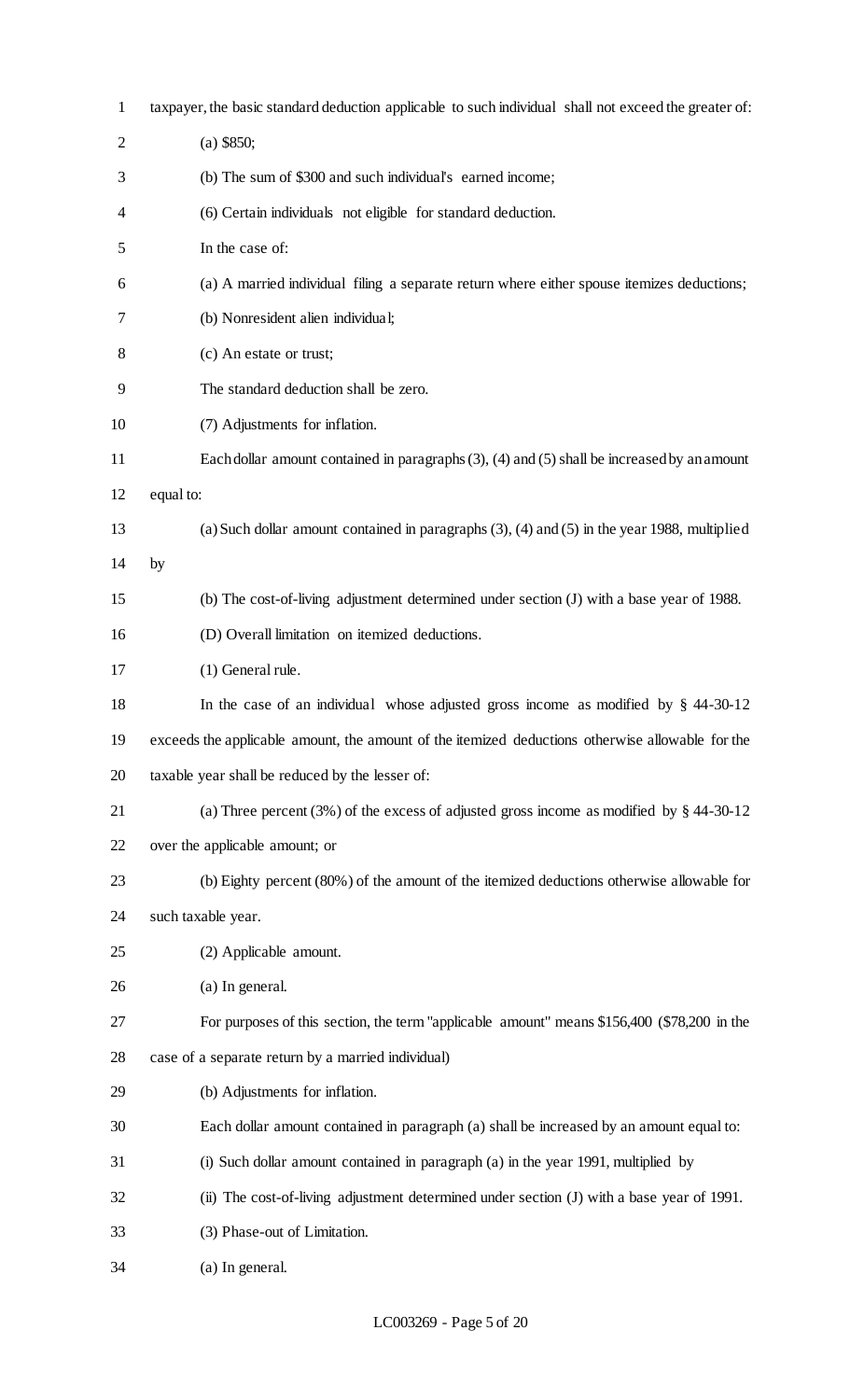| $\mathbf{1}$   | In the case of taxable year beginning after December 31, 2005, and before January 1, 2010,          |  |  |
|----------------|-----------------------------------------------------------------------------------------------------|--|--|
| $\overline{2}$ | the reduction under section (1) shall be equal to the applicable fraction of the amount which would |  |  |
| 3              | be the amount of such reduction.                                                                    |  |  |
| 4              | (b) Applicable fraction.                                                                            |  |  |
| 5              | For purposes of paragraph (a), the applicable fraction shall be determined in accordance            |  |  |
| 6              | with the following table:                                                                           |  |  |
| 7              | For Taxable years beginning in calendar year<br>The applicable fraction is                          |  |  |
| 8              | 2006 and 2007<br>$\frac{2}{3}$                                                                      |  |  |
| 9              | 2008 and 2009<br>$\frac{1}{3}$                                                                      |  |  |
| 10             | (E) Exemption amount.                                                                               |  |  |
| 11             | $(1)$ In general.                                                                                   |  |  |
| 12             | Except as otherwise provided in this subsection, the term "exemption amount" means                  |  |  |
| 13             | \$3,400.                                                                                            |  |  |
| 14             | (2) Exemption amount disallowed in case of certain dependents.                                      |  |  |
| 15             | In the case of an individual with respect to whom a deduction under this section is allowable       |  |  |
| 16             | to another taxpayer for the same taxable year, the exemption amount applicable to such individual   |  |  |
| 17             | for such individual's taxable year shall be zero.                                                   |  |  |
| 18             | (3) Adjustments for inflation.                                                                      |  |  |
| 19             | The dollar amount contained in paragraph (1) shall be increased by an amount equal to:              |  |  |
| 20             | (a) Such dollar amount contained in paragraph (1) in the year 1989, multiplied by                   |  |  |
| 21             | (b) The cost-of-living adjustment determined under section (J) with a base year of 1989.            |  |  |
| 22             | (4) Limitation.                                                                                     |  |  |
| 23             | (a) In general.                                                                                     |  |  |
| 24             | In the case of any taxpayer whose adjusted gross income as modified for the taxable year            |  |  |
| 25             | exceeds the threshold amount shall be reduced by the applicable percentage.                         |  |  |
| 26             | (b) Applicable percentage.                                                                          |  |  |
| 27             | In the case of any taxpayer whose adjusted gross income for the taxable year exceeds the            |  |  |
| 28             | threshold amount, the exemption amount shall be reduced by two (2) percentage points for each       |  |  |
| 29             | \$2,500 (or fraction thereof) by which the taxpayer's adjusted gross income for the taxable year    |  |  |
| 30             | exceeds the threshold amount. In the case of a married individual filing a separate return, the     |  |  |
| 31             | preceding sentence shall be applied by substituting "\$1,250" for "\$2,500." In no event shall the  |  |  |
| 32             | applicable percentage exceed one hundred percent (100%).                                            |  |  |
| 33             | (c) Threshold Amount.                                                                               |  |  |
|                |                                                                                                     |  |  |

For the purposes of this paragraph, the term ''threshold amount" shall be determined with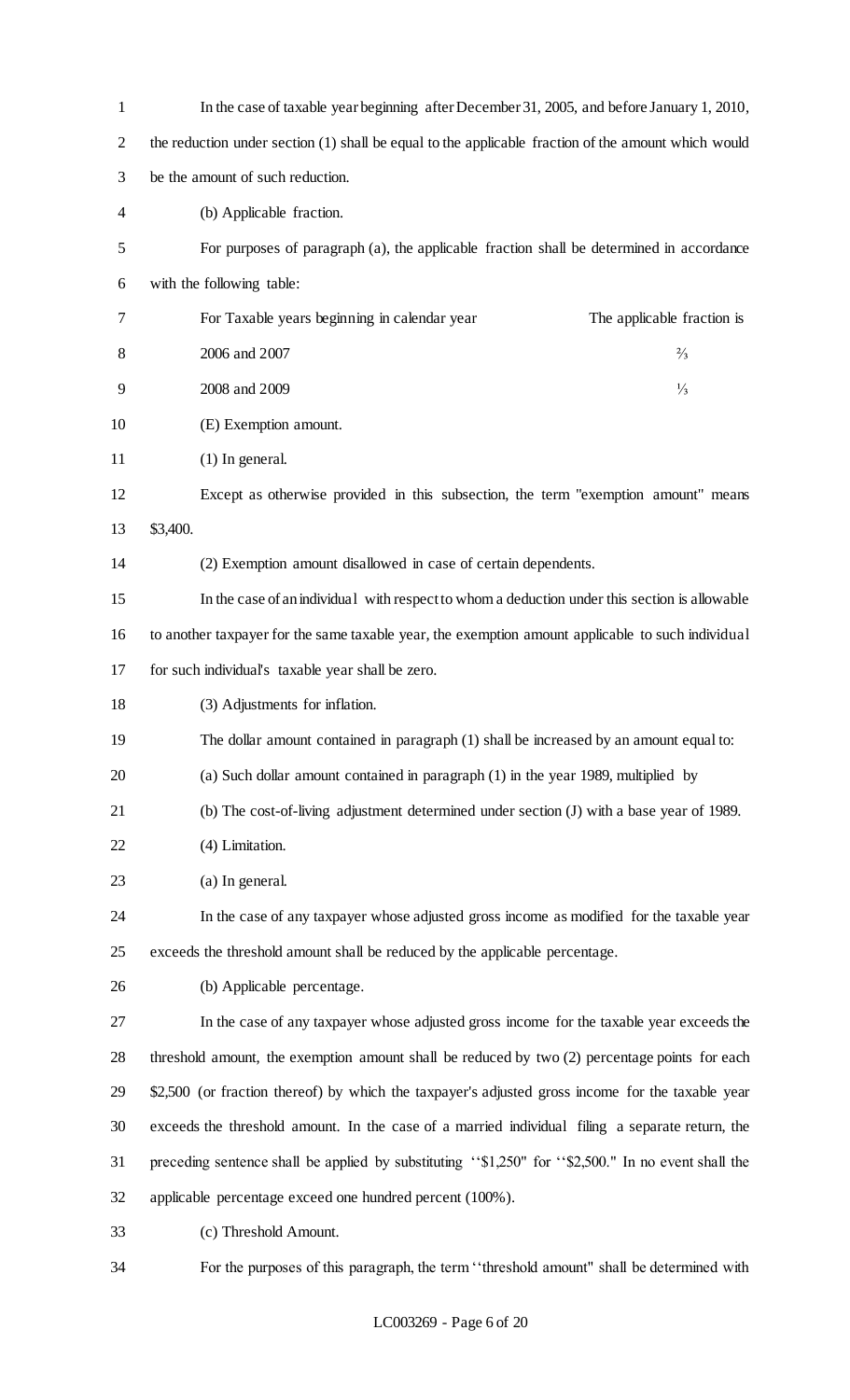| $\mathbf{1}$   | the following table:                                                                                |                            |
|----------------|-----------------------------------------------------------------------------------------------------|----------------------------|
| $\overline{2}$ | Filing status                                                                                       | Amount                     |
| 3              | Single                                                                                              | \$156,400                  |
| 4              | Married filing jointly or qualifying widow(er)                                                      | \$234,600                  |
| 5              | Married filing separately                                                                           | \$117,300                  |
| 6              | Head of Household                                                                                   | \$195,500                  |
| 7              | (d) Adjustments for inflation.                                                                      |                            |
| 8              | Each dollar amount contained in paragraph (b) shall be increased by an amount equal to:             |                            |
| 9              | (i) Such dollar amount contained in paragraph (b) in the year 1991, multiplied by                   |                            |
| 10             | (ii) The cost-of-living adjustment determined under section (J) with a base year of 1991.           |                            |
| 11             | (5) Phase-out of limitation.                                                                        |                            |
| 12             | (a) In general.                                                                                     |                            |
| 13             | In the case of taxable years beginning after December 31, 2005, and before January 1,               |                            |
| 14             | 2010, the reduction under section 4 shall be equal to the applicable fraction of the amount which   |                            |
| 15             | would be the amount of such reduction.                                                              |                            |
| 16             | (b) Applicable fraction.                                                                            |                            |
| 17             | For the purposes of paragraph (a), the applicable fraction shall be determined in accordance        |                            |
| 18             | with the following table:                                                                           |                            |
| 19             | For Taxable years beginning in calendar year                                                        | The applicable fraction is |
| 20             | 2006 and 2007                                                                                       | $\frac{2}{3}$              |
| 21             | 2008 and 2009                                                                                       | $\frac{1}{3}$              |
| 22             | (F) Alternative minimum tax.                                                                        |                            |
| 23             | (1) General rule. There is hereby imposed (in addition to any other tax imposed by this             |                            |
| 24             | subtitle) a tax equal to the excess (if any) of:                                                    |                            |
| 25             | (a) The tentative minimum tax for the taxable year, over                                            |                            |
| 26             | (b) The regular tax for the taxable year.                                                           |                            |
| 27             | (2) The tentative minimum tax for the taxable year is the sum of:                                   |                            |
| 28             | (a) 6.5 percent of so much of the taxable excess as does not exceed \$175,000, plus                 |                            |
| 29             | (b) 7.0 percent of so much of the taxable excess above \$175,000.                                   |                            |
| 30             | (3) The amount determined under the preceding sentence shall be reduced by the alternative          |                            |
| 31             | minimum tax foreign tax credit for the taxable year.                                                |                            |
| 32             | (4) Taxable excess. For the purposes of this subsection the term "taxable excess" means so          |                            |
| 33             | much of the federal alternative minimum taxable income as modified by the modifications in $\S$ 44- |                            |
| 34             | 30-12 as exceeds the exemption amount.                                                              |                            |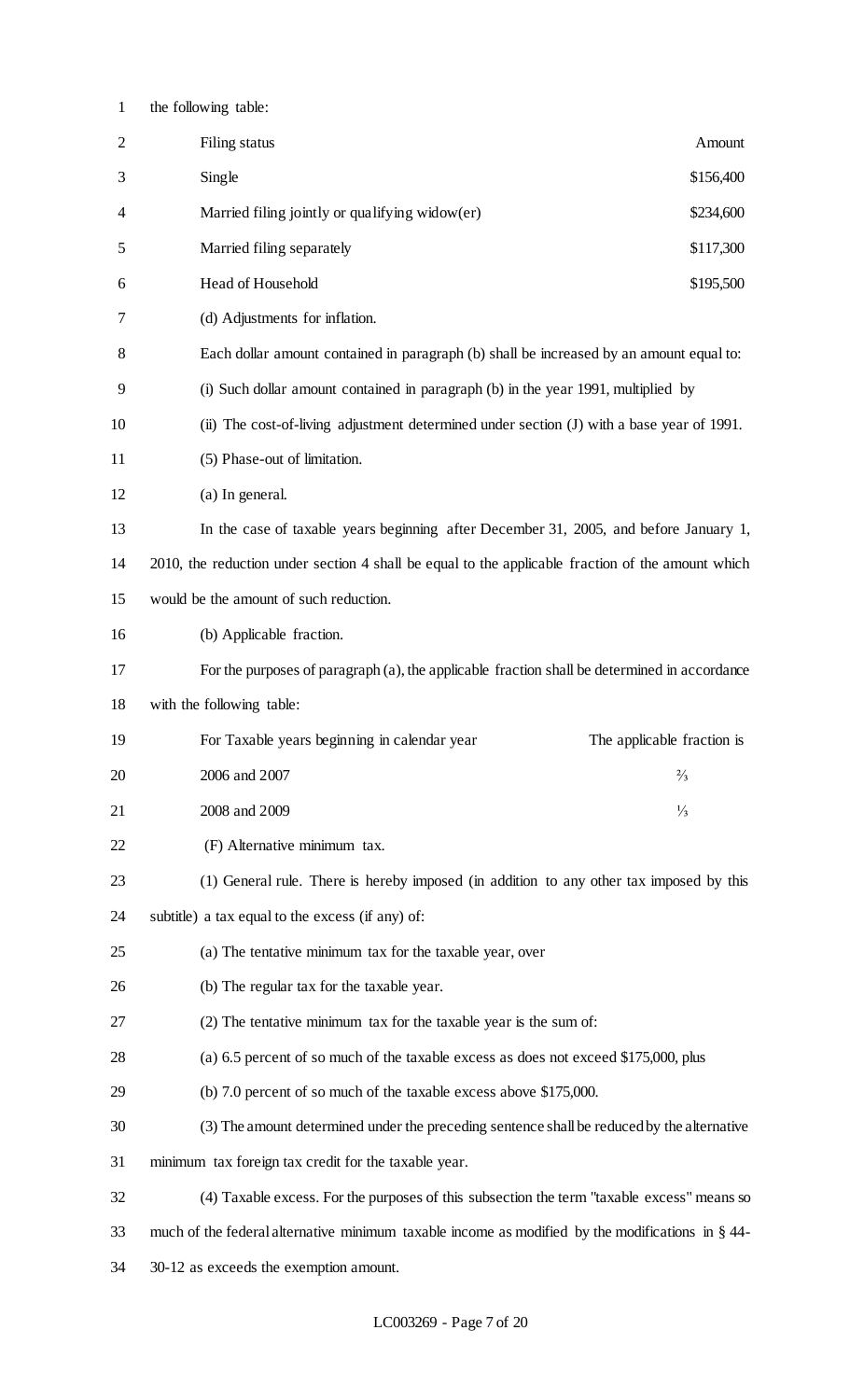| 1              | (5) In the case of a married individual filing a separate return, subparagraph (2) shall be         |
|----------------|-----------------------------------------------------------------------------------------------------|
| $\overline{2}$ | applied by substituting "\$87,500" for \$175,000 each place it appears.                             |
| 3              | (6) Exemption amount.                                                                               |
| 4              | For purposes of this section "exemption amount" means: Filing status Amount Single                  |
| 5              | \$39,150 Married filing jointly or qualifying widow(er) \$53,700 Married filing separately \$26,850 |
| 6              | Head of Household \$39,150 Estate or trust \$24,650                                                 |
| 7              | (7) Treatment of unearned income of minor children                                                  |
| 8              | (a) In general.                                                                                     |
| 9              | In the case of a minor child, the exemption amount for purposes of section (6) shall not            |
| 10             | exceed the sum of:                                                                                  |
| 11             | (i) Such child's earned income, plus                                                                |
| 12             | $(ii)$ \$6,000.                                                                                     |
| 13             | (8) Adjustments for inflation.                                                                      |
| 14             | The dollar amount contained in paragraphs (6) and (7) shall be increased by an amount               |
| 15             | equal to:                                                                                           |
| 16             | (a) Such dollar amount contained in paragraphs $(6)$ and $(7)$ in the year 2004, multiplied by      |
| 17             | (b) The cost-of-living adjustment determined under section (J) with a base year of 2004.            |
| 18             | (9) Phase-out.                                                                                      |
| 19             | (a) In general.                                                                                     |
| 20             | The exemption amount of any taxpayer shall be reduced (but not below zero) by an amount             |
| 21             | equal to twenty-five percent $(25%)$ of the amount by which alternative minimum taxable income      |
| 22             | of the taxpayer exceeds the threshold amount.                                                       |
| 23             | (b) Threshold amount.                                                                               |
| 24             | For purposes of this paragraph, the term "threshold amount" shall be determined with the            |
| 25             | following table:                                                                                    |
| 26             | Filing status<br>Amount                                                                             |
| 27             | Single<br>\$123,250                                                                                 |
| 28             | Married filing jointly or qualifying widow(er)<br>\$164,350                                         |
| 29             | Married filing separately<br>\$82,175                                                               |
| 30             | Head of Household<br>\$123,250                                                                      |
| 31             | Estate or trust<br>\$82,150                                                                         |
| 32             | (c) Adjustments for inflation                                                                       |
| 33             | Each dollar amount contained in paragraph (9) shall be increased by an amount equal to:             |
| 34             | (i) Such dollar amount contained in paragraph (9) in the year 2004, multiplied by                   |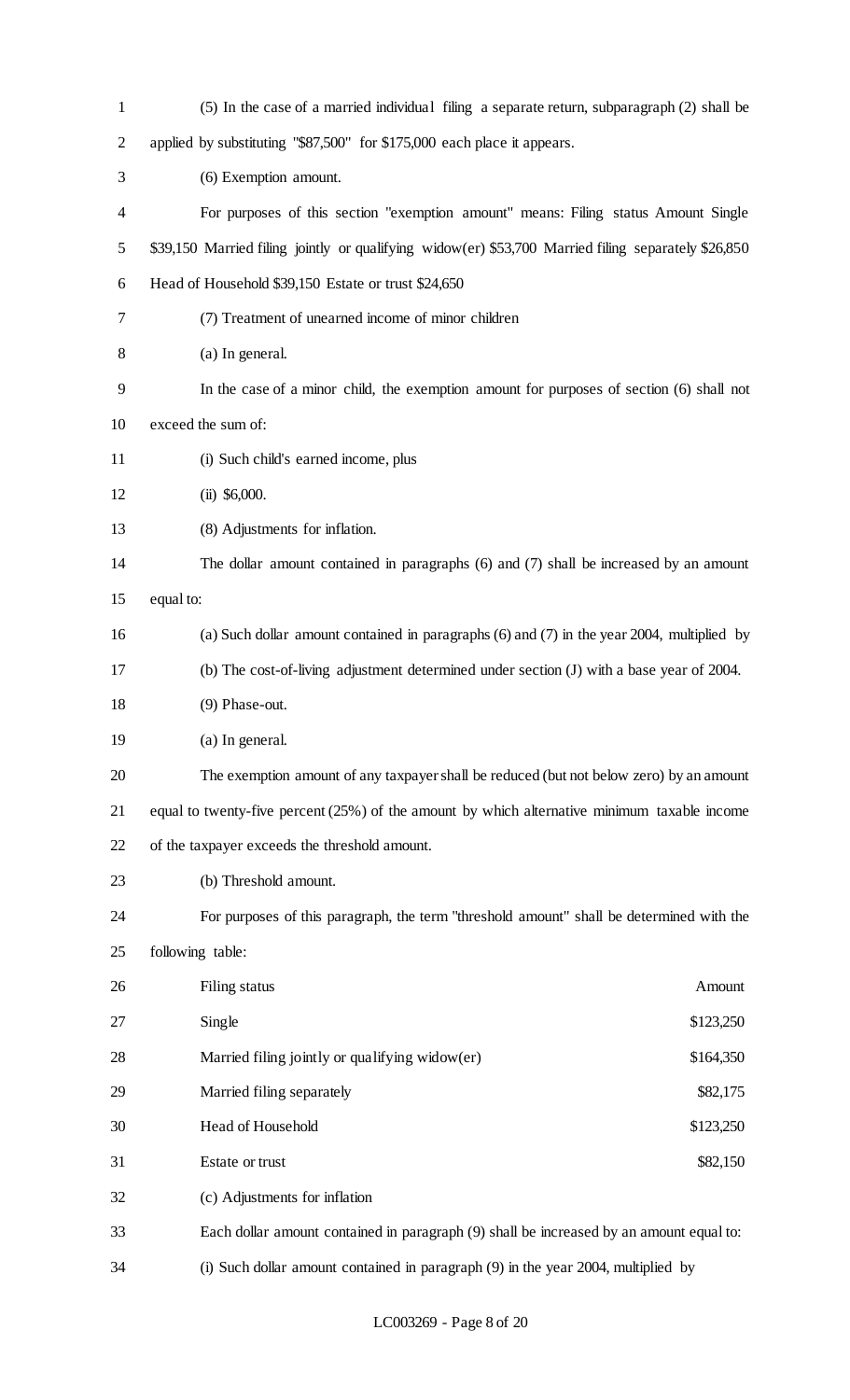| $\mathbf{1}$   | (ii) The cost-of-living adjustment determined under section (J) with a base year of 2004.        |
|----------------|--------------------------------------------------------------------------------------------------|
| $\overline{2}$ | (G) Other Rhode Island taxes.                                                                    |
| 3              | (1) General rule. There is hereby imposed (in addition to any other tax imposed by this          |
| 4              | subtitle) a tax equal to twenty-five percent $(25%)$ of:                                         |
| 5              | (a) The Federal income tax on lump-sum distributions.                                            |
| 6              | (b) The Federal income tax on parents' election to report child's interest and dividends.        |
| 7              | (c) The recapture of Federal tax credits that were previously claimed on Rhode Island            |
| 8              | return.                                                                                          |
| 9              | (H) Tax for children under 18 with investment income.                                            |
| 10             | (1) General rule. There is hereby imposed a tax equal to twenty-five percent $(25%)$ of:         |
| 11             | (a) The Federal tax for children under the age of 18 with investment income.                     |
| 12             | (I) Averaging of farm income.                                                                    |
| 13             | (1) General rule. At the election of an individual engaged in a farming business or fishing      |
| 14             | business, the tax imposed in section 2 shall be equal to twenty-five percent (25%) of:           |
| 15             | (a) The Federal averaging of farm income as determined in IRC section 1301 [26 U.S.C. $\S$       |
| 16             | 1301].                                                                                           |
| 17             | (J) Cost-of-living adjustment.                                                                   |
| 18             | $(1)$ In general.                                                                                |
| 19             | The cost-of-living adjustment for any calendar year is the percentage (if any) by which:         |
| 20             | (a) The CPI for the preceding calendar year exceeds                                              |
| 21             | (b) The CPI for the base year.                                                                   |
| 22             | (2) CPI for any calendar year.                                                                   |
| 23             | For purposes of paragraph (1), the CPI for any calendar year is the average of the consumer      |
| 24             | price index as of the close of the twelve (12) month period ending on August 31 of such calendar |
| 25             | year.                                                                                            |
| 26             | (3) Consumer price index.                                                                        |
| 27             | For purposes of paragraph (2), the term "consumer price index" means the last consumer           |
| 28             | price index for all urban consumers published by the department of labor. For purposes of the    |
| 29             | preceding sentence, the revision of the consumer price index that is most consistent with the    |
| 30             | consumer price index for calendar year 1986 shall be used.                                       |
| 31             | (4) Rounding.                                                                                    |
| 32             | (a) In general.                                                                                  |
| 33             | If any increase determined under paragraph (1) is not a multiple of \$50, such increase shall    |
| 34             | be rounded to the next lowest multiple of \$50.                                                  |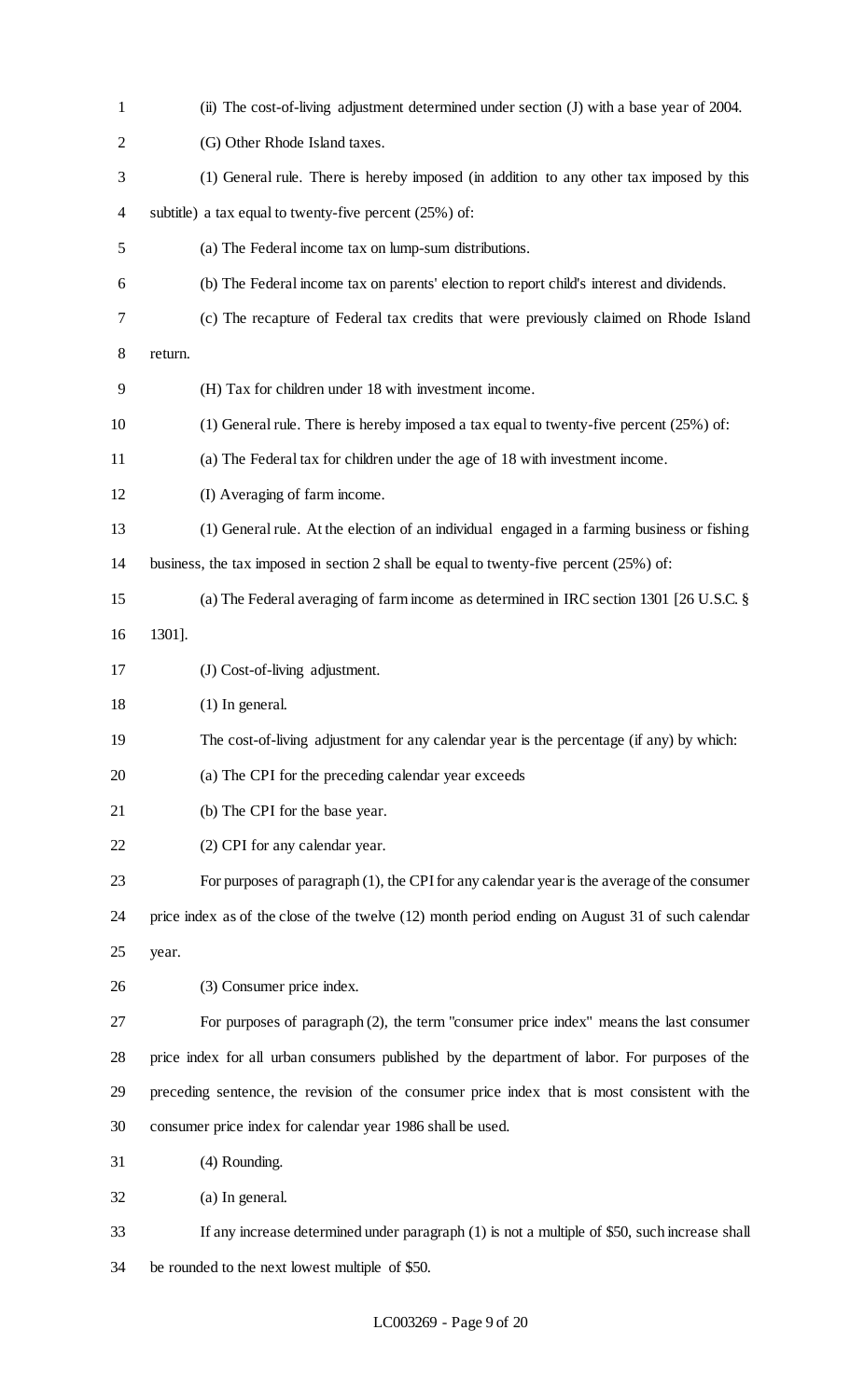- (b) In the case of a married individual filing a separate return, subparagraph (a) shall be applied by substituting "\$25" for \$50 each place it appears.
- (K) Credits against tax. For tax years beginning on or after January 1, 2001, a taxpayer entitled to any of the following federal credits enacted prior to January 1, 1996, shall be entitled to a credit against the Rhode Island tax imposed under this section:
- 
- (1) [Deleted by P.L. 2007, ch. 73, art. 7, § 5.]
- (2) Child and dependent care credit;
- (3) General business credits;
- (4) Credit for elderly or the disabled;
- (5) Credit for prior year minimum tax;
- (6) Mortgage interest credit;
- (7) Empowerment zone employment credit;
- (8) Qualified electric vehicle credit.

 (L) Credit against tax for adoption. For tax years beginning on or after January 1, 2006, a taxpayer entitled to the federal adoption credit shall be entitled to a credit against the Rhode Island tax imposed under this section if the adopted child was under the care, custody, or supervision of the Rhode Island department of children, youth and families prior to the adoption.

 (M) The credit shall be twenty-five percent (25%) of the aforementioned federal credits provided there shall be no deduction based on any federal credits enacted after January 1, 1996, including the rate reduction credit provided by the federal Economic Growth and Tax Reconciliation Act of 2001 (EGTRRA). In no event shall the tax imposed under this section be reduced to less than zero. A taxpayer required to recapture any of the above credits for federal tax purposes shall determine the Rhode Island amount to be recaptured in the same manner as prescribed in this subsection.

- (N) Rhode Island earned-income credit.
- (1) In general.

 For tax years beginning before January 1, 2015, a taxpayer entitled to a federal earned- income credit shall be allowed a Rhode Island earned-income credit equal to twenty-five percent (25%) of the federal earned-income credit. Such credit shall not exceed the amount of the Rhode Island income tax.

 For tax years beginning on or after January 1, 2015, and before January 1, 2016, a taxpayer entitled to a federal earned-income credit shall be allowed a Rhode Island earned-income credit equal to ten percent (10%) of the federal earned-income credit. Such credit shall not exceed the amount of the Rhode Island income tax.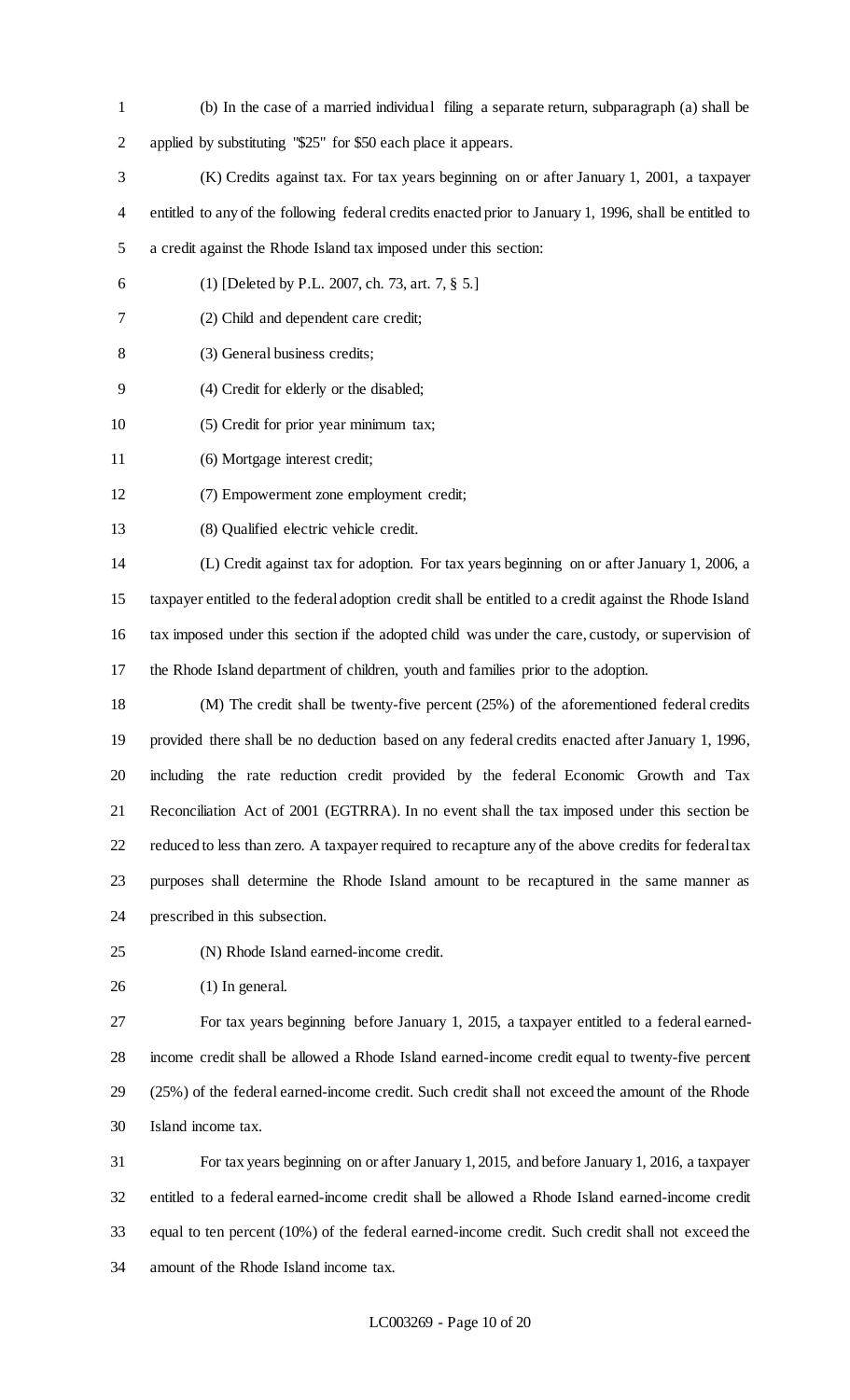For tax years beginning on or after January 1, 2016, a taxpayer entitled to a federal earned- income credit shall be allowed a Rhode Island earned-income credit equal to twelve and one-half percent (12.5%) of the federal earned-income credit. Such credit shall not exceed the amount of the Rhode Island income tax.

 For tax years beginning on or after January 1, 2017, a taxpayer entitled to a federal earned- income credit shall be allowed a Rhode Island earned-income credit equal to fifteen percent (15%) of the federal earned-income credit. Such credit shall not exceed the amount of the Rhode Island income tax.

(2) Refundable portion.

 In the event the Rhode Island earned-income credit allowed under paragraph (N)(1) of this section exceeds the amount of Rhode Island income tax, a refundable earned-income credit shall be allowed as follows.

 (i) For tax years beginning before January 1, 2015, for purposes of paragraph (2) refundable earned-income credit means fifteen percent (15%) of the amount by which the Rhode Island earned-income credit exceeds the Rhode Island income tax.

 (ii) For tax years beginning on or after January 1, 2015, for purposes of paragraph (2) refundable earned-income credit means one hundred percent (100%) of the amount by which the Rhode Island earned-income credit exceeds the Rhode Island income tax.

 (O) The tax administrator shall recalculate and submit necessary revisions to paragraphs (A) through (J) to the general assembly no later than February 1, 2010, and every three (3) years thereafter for inclusion in the statute.

 (3) For the period January 1, 2011, through December 31, 2011, and thereafter, "Rhode Island taxable income" means federal adjusted gross income as determined under the Internal Revenue Code, 26 U.S.C. § 1 et seq., and as modified for Rhode Island purposes pursuant to § 44- 30-12 less the amount of Rhode Island Basic Standard Deduction allowed pursuant to subparagraph 44-30-2.6(c)(3)(B), and less the amount of personal exemption allowed pursuant to subparagraph 44-30-2.6(c)(3)(C).

28 (A) Tax imposed.

 (I) There is hereby imposed on the taxable income of married individuals filing joint returns, qualifying widow(er), every head of household, unmarried individuals, married individua ls filing separate returns and bankruptcy estates, a tax determined in accordance with the following table:

| 33 | RI Taxable Income |              |                     | RI Income Tax      |
|----|-------------------|--------------|---------------------|--------------------|
| 34 | .)ver             | But not over | $Pay + % on Excess$ | on the amount over |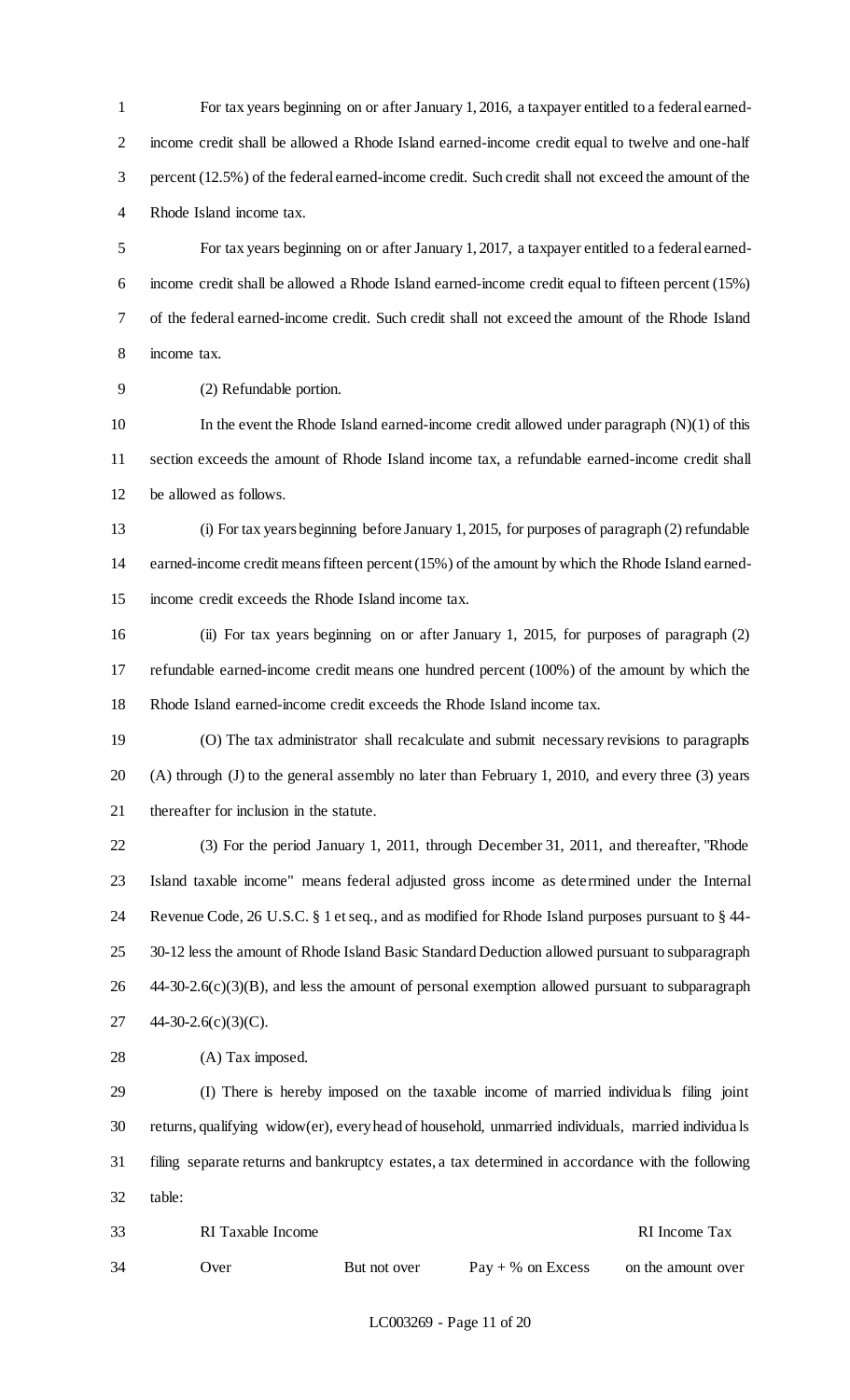| $\mathbf{1}$   | $$0 -$                                                                                                | \$55,000                                       | $$0 + 3.75\%$                                                                                | \$0                |
|----------------|-------------------------------------------------------------------------------------------------------|------------------------------------------------|----------------------------------------------------------------------------------------------|--------------------|
| $\overline{2}$ | $55,000 -$                                                                                            | 125,000                                        | $2,063 + 4.75%$                                                                              | 55,000             |
| 3              | $125,000 -$                                                                                           |                                                | $5,388 + 5.99\%$                                                                             | 125,000            |
| 4              |                                                                                                       |                                                | (II) There is hereby imposed on the taxable income of an estate or trust a tax determined in |                    |
| 5              | accordance with the following table:                                                                  |                                                |                                                                                              |                    |
| 6              | RI Taxable Income                                                                                     |                                                |                                                                                              | RI Income Tax      |
| 7              | Over                                                                                                  | But not over                                   | $Pay + % on Excess$                                                                          | on the amount over |
| 8              | $$0 -$                                                                                                | \$2,230                                        | $$0 + 3.75\%$                                                                                | \$0                |
| 9              | $2,230 -$                                                                                             | 7,022                                          | $84 + 4.75%$                                                                                 | 2,230              |
| 10             | $7,022 -$                                                                                             |                                                | $312 + 5.99\%$                                                                               | 7,022              |
| 11             | (B) Deductions:                                                                                       |                                                |                                                                                              |                    |
| 12             |                                                                                                       | (I) Rhode Island Basic Standard Deduction.     |                                                                                              |                    |
| 13             |                                                                                                       |                                                | Only the Rhode Island standard deduction shall be allowed in accordance with the             |                    |
| 14             | following table:                                                                                      |                                                |                                                                                              |                    |
| 15             | Filing status                                                                                         |                                                |                                                                                              | Amount             |
| 16             | Single                                                                                                |                                                |                                                                                              | \$7,500            |
| 17             |                                                                                                       | Married filing jointly or qualifying widow(er) |                                                                                              | \$15,000           |
| 18             | Married filing separately                                                                             |                                                |                                                                                              | \$7,500            |
| 19             | Head of Household                                                                                     |                                                |                                                                                              | \$11,250           |
| 20             |                                                                                                       |                                                | (II) Nonresident alien individuals, estates and trusts are not eligible for standard         |                    |
| 21             | deductions.                                                                                           |                                                |                                                                                              |                    |
| 22             |                                                                                                       |                                                | (III) In the case of any taxpayer whose adjusted gross income, as modified for Rhode Island  |                    |
| 23             | purposes pursuant to $\S$ 44-30-12, for the taxable year exceeds one hundred seventy-five thousand    |                                                |                                                                                              |                    |
| 24             | dollars (\$175,000), the standard deduction amount shall be reduced by the applicable percentage.     |                                                |                                                                                              |                    |
| 25             | The term "applicable percentage" means twenty (20) percentage points for each five thousand           |                                                |                                                                                              |                    |
| 26             | dollars (\$5,000) (or fraction thereof) by which the taxpayer's adjusted gross income for the taxable |                                                |                                                                                              |                    |
| 27             | year exceeds one hundred seventy-five thousand dollars (\$175,000).                                   |                                                |                                                                                              |                    |
| 28             | (C) Exemption Amount:                                                                                 |                                                |                                                                                              |                    |
| 29             |                                                                                                       |                                                | (I) The term "exemption amount" means three thousand five hundred dollars (\$3,500)          |                    |
| 30             | multiplied by the number of exemptions allowed for the taxable year for federal income tax            |                                                |                                                                                              |                    |
| 31             | purposes. For tax years beginning on or after 2018, the term "exemption amount" means the same        |                                                |                                                                                              |                    |
| 32             | as it does in 26 U.S.C. § 151 and 26 U.S.C. § 152 just prior to the enactment of the Tax Cuts and     |                                                |                                                                                              |                    |
| 33             | Jobs Act (Pub. L. No. 115-97) on December 22, 2017.                                                   |                                                |                                                                                              |                    |
| 34             |                                                                                                       |                                                | (II) Exemption amount disallowed in case of certain dependents. In the case of an            |                    |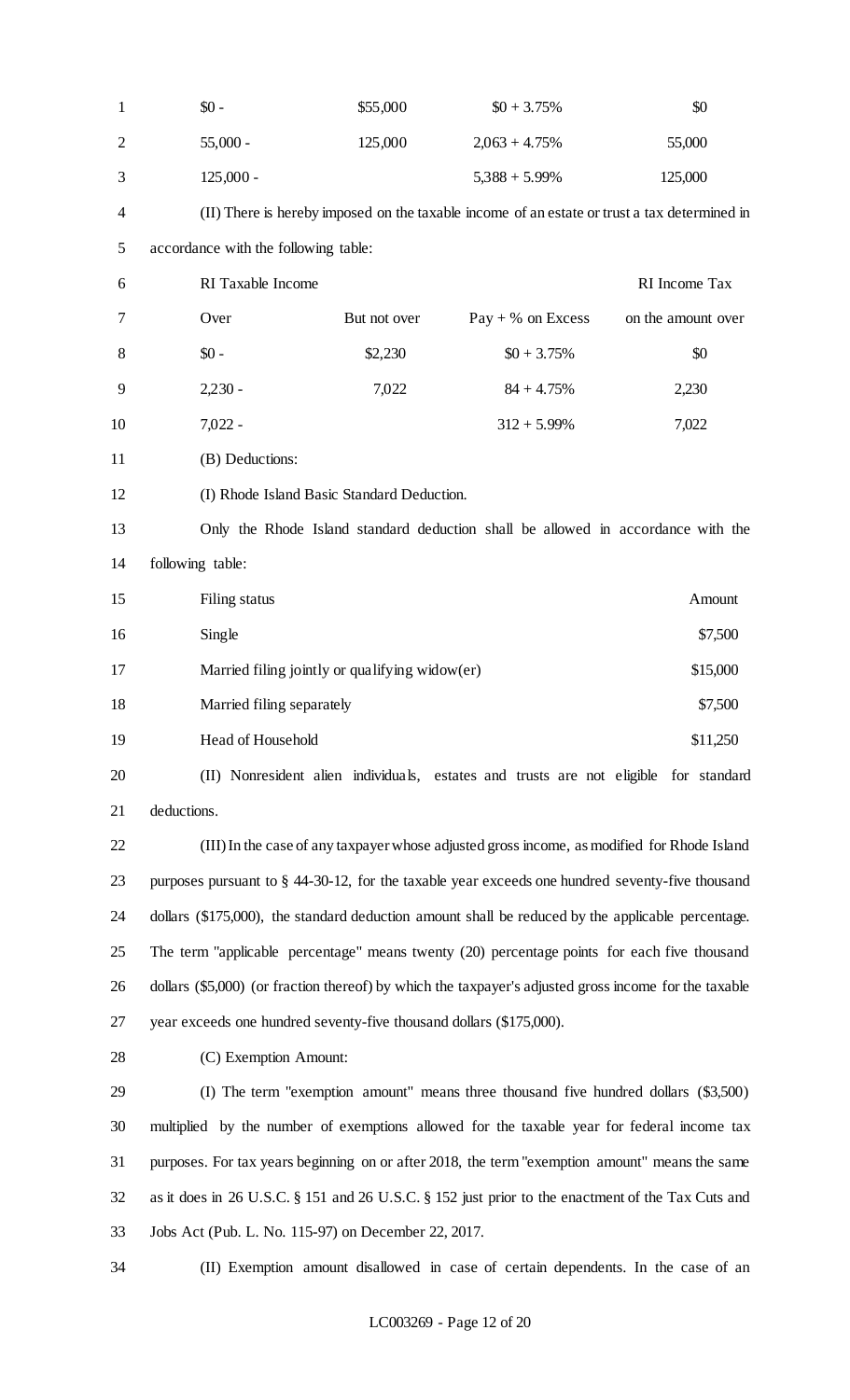individual with respect to whom a deduction under this section is allowable to another taxpayer for the same taxable year, the exemption amount applicable to such individual for such individua l's taxable year shall be zero.

(III) Identifying information required.

5 (1) Except as provided in § 44-30-2.6(c)(3)(C)(II) of this section, no exemption shall be allowed under this section with respect to any individual unless the Taxpayer Identification Number of such individual is included on the federal return claiming the exemption for the same tax filing period.

9 (2) Notwithstanding the provisions of  $\S$  44-30-2.6(c)(3)(C)(I) of this section, in the event that the Taxpayer Identification Number for each individual is not required to be included on the federal tax return for the purposes of claiming a personal exemption(s), then the Taxpayer Identification Number must be provided on the Rhode Island tax return for the purpose of claiming said exemption(s).

 (D) In the case of any taxpayer whose adjusted gross income, as modified for Rhode Island purposes pursuant to § 44-30-12, for the taxable year exceeds one hundred seventy-five thousand dollars (\$175,000), the exemption amount shall be reduced by the applicable percentage. The term "applicable percentage" means twenty (20) percentage points for each five thousand dollars (\$5,000) (or fraction thereof) by which the taxpayer's adjusted gross income for the taxable year exceeds one hundred seventy-five thousand dollars (\$175,000).

 (E) Adjustment for inflation. The dollar amount contained in subparagraphs 44-30- 21 2.6(c)(3)(A), 44-30-2.6(c)(3)(B) and 44-30-2.6(c)(3)(C) shall be increased annually by an amount equal to:

23 (I) Such dollar amount contained in subparagraphs  $44-30-2.6(c)(3)(A)$ ,  $44-30-2.6(c)(3)(B)$ 24 and 44-30-2.6(c)(3)(C) adjusted for inflation using a base tax year of 2000, multiplied by;

(II) The cost-of-living adjustment with a base year of 2000.

 (III) For the purposes of this section, the cost-of-living adjustment for any calendar year is the percentage (if any) by which the consumer price index for the preceding calendar year exceeds the consumer price index for the base year. The consumer price index for any calendar year is the average of the consumer price index as of the close of the twelve-month (12) period ending on August 31, of such calendar year.

 (IV) For the purpose of this section the term "consumer price index" means the last consumer price index for all urban consumers published by the department of labor. For the purpose of this section the revision of the consumer price index that is most consistent with the consumer price index for calendar year 1986 shall be used.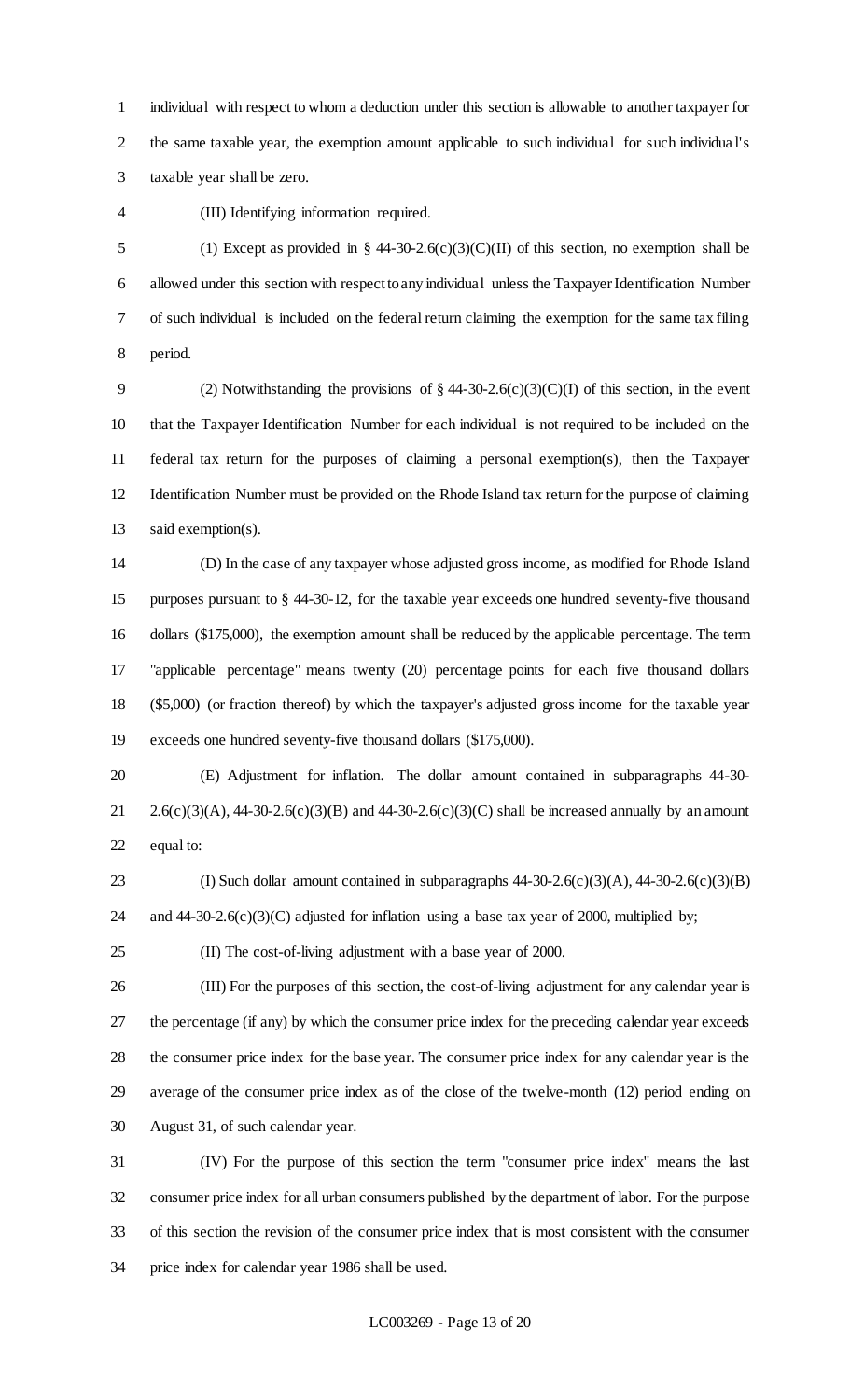(V) If any increase determined under this section is not a multiple of fifty dollars (\$50.00), such increase shall be rounded to the next lower multiple of fifty dollars (\$50.00). In the case of a married individual filing separate return, if any increase determined under this section is not a multiple of twenty-five dollars (\$25.00), such increase shall be rounded to the next lower multiple of twenty-five dollars (\$25.00).

(F) Credits against tax.

 (I) Notwithstanding any other provisions of Rhode Island Law, for tax years beginning on or after January 1, 2011, the only credits allowed against a tax imposed under this chapter shall be as follows:

 (a) Rhode Island earned-income credit: Credit shall be allowed for earned- income credit 11 pursuant to subparagraph  $44-30-2.6(c)(2)(N)$ .

 (b) Property Tax Relief Credit: Credit shall be allowed for property tax relief as provided in § 44-33-1 et seq.

 (c) Lead Paint Credit: Credit shall be allowed for residential lead abatement income tax credit as provided in § 44-30.3-1 et seq.

 (d) Credit for income taxes of other states. Credit shall be allowed for income tax paid to other states pursuant to § 44-30-74.

 (e) Historic Structures Tax Credit: Credit shall be allowed for historic structures tax credit as provided in § 44-33.2-1 et seq.

 (f) Motion Picture Productions Tax Credit: Credit shall be allowed for motion picture production tax credit as provided in § 44-31.2-1 et seq.

 (g) Child and Dependent Care: Credit shall be allowed for twenty-five percent (25%) of the federal child and dependent care credit allowable for the taxable year for federal purposes; provided, however, such credit shall not exceed the Rhode Island tax liability.

 (h) Tax credits for contributions to Scholarship Organizations: Credit shall be allowed for contributions to scholarship organizations as provided in chapter 62 of title 44.

 (i) Credit for tax withheld. Wages upon which tax is required to be withheld shall be taxable as if no withholding were required, but any amount of Rhode Island personal income tax actually deducted and withheld in any calendar year shall be deemed to have been paid to the tax administrator on behalf of the person from whom withheld, and the person shall be credited with having paid that amount of tax for the taxable year beginning in that calendar year. For a taxable year of less than twelve (12) months, the credit shall be made under regulations of the tax administrator.

(j) Stay Invested in RI Wavemaker Fellowship: Credit shall be allowed for stay invested in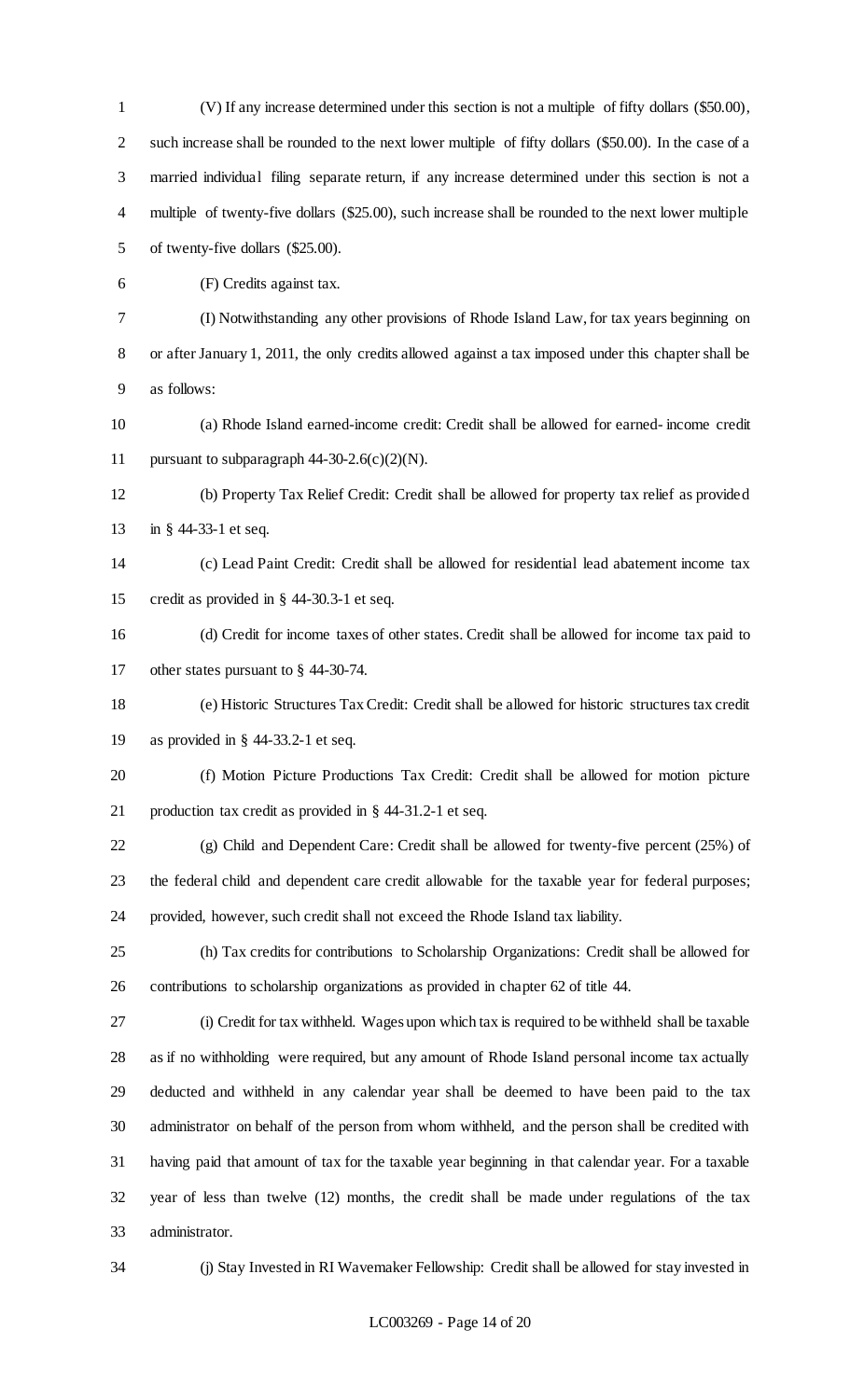- RI wavemaker fellowship program as provided in § 42-64.26-1 et seq.
- (k) Rebuild Rhode Island: Credit shall be allowed for rebuild RI tax credit as provided in § 42-64.20-1 et seq.
- (l) Rhode Island Qualified Jobs Incentive Program: Credit shall be allowed for Rhode Island new qualified jobs incentive program credit as provided in § 44-48.3-1 et seq.
- (m) Historic homeownership assistance act: Effective for tax year 2017 and thereafter, unused carryforward for such credit previously issued shall be allowed for the historic homeownership assistance act as provided in § 44-33.1-4. This allowance is for credits already issued pursuant to § 44-33.1-4 and shall not be construed to authorize the issuance of new credits under the historic homeownership assistance act.
- (4) For the period January 1, 2022, through December 31, 2022, and thereafter, "Rhode Island taxable income" means federal adjusted gross income as determined under the Internal Revenue Code, 26 U.S.C. § 1 et seq., and as modified for Rhode Island purposes pursuant to § 44-
- 30-12 less the amount of Rhode Island Basic Standard Deduction allowed pursuant to § 44-30-
- 15 2.6(c)(3)(B), and less the amount of personal exemption allowed pursuant to  $\S$  44-30-2.6(c)(3)(C).
- 16 (A) Tax imposed.
- (I) There is hereby imposed on the taxable income of married individuals filing joint
- 18 returns, qualifying widow(er), every head of household, unmarried individuals, married individuals
- 19 filing separate returns and bankruptcy estates, a tax determined in accordance with the following
- 20 table:
- 21 RI Taxable Income Tax 22 Over But not over Pay +% on Excess on the amount over 23  $\text{\$0 -} \text{\$66,500} \text{\$0 + 3.75\%}$ 24 66,500 150,000 2,494 + 4.75% 66,500 25 150,000 250,000 7,125 + 7.00% 150,000 26 250,000 - 17,500 + 9.90% 250,000 (II) There is hereby imposed on the taxable income of an estate or trust a tax determined in
- accordance with the following table:

| 29 | <b>RI</b> Taxable Income |                     |                     | <b>RI</b> Income Tax |
|----|--------------------------|---------------------|---------------------|----------------------|
| 30 | Over                     | <b>But not over</b> | $Pay + % on Excess$ | on the amount over   |
| 31 | $\underline{\$0}$ -      | \$2,230             | $$0 + 3.75\%$       | $\underline{\$0}$    |
| 32 | $2,230 -$                | 7,022               | $84 + 4.75%$        | 2,230                |
| 33 | $7,022 -$                | 17,555              | $312 + 7.00\%$      | 7,022                |
| 34 | $17,555 -$               |                     | $1014 + 9.90\%$     | 17,555               |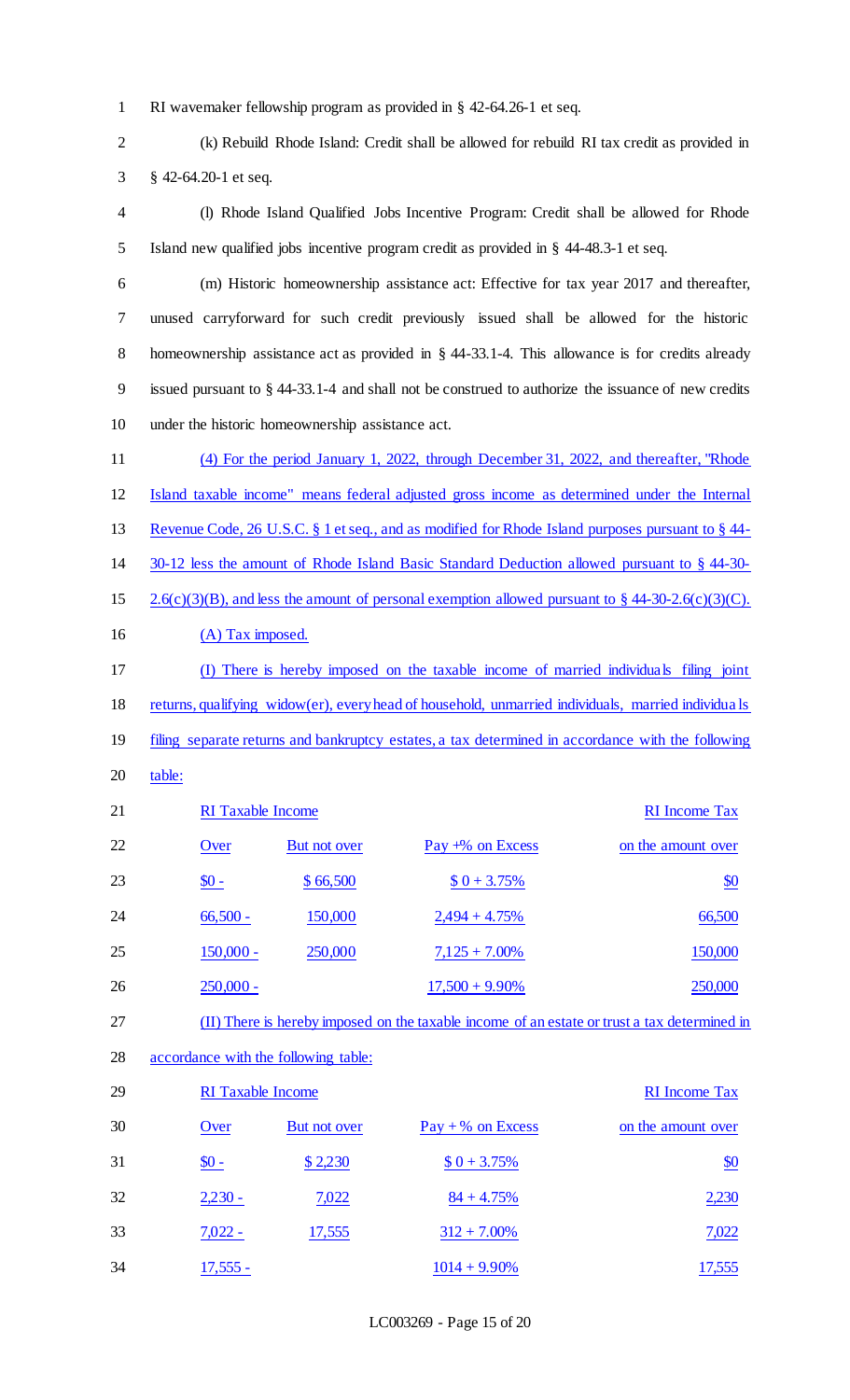| 1              | (B) Deductions:                                                                                       |
|----------------|-------------------------------------------------------------------------------------------------------|
| $\overline{2}$ | (I) Rhode Island Basic Standard Deduction.                                                            |
| 3              | Only the Rhode Island standard deduction shall be allowed in accordance with the                      |
| 4              | following table:                                                                                      |
| 5              | Filing status:<br><b>Amount</b>                                                                       |
| 6              | Single<br>\$7,500                                                                                     |
| 7              | Married filing jointly or qualifying widow(er)<br>\$15,000                                            |
| 8              | Married filing separately<br>\$7,500                                                                  |
| 9              | <b>Head of Household</b><br>\$11,250                                                                  |
| 10             | (II) Nonresident alien individuals, estates and trusts are not eligible for standard                  |
| 11             | deductions.                                                                                           |
| 12             | (III) In the case of any taxpayer whose adjusted gross income, as modified for Rhode Island           |
| 13             | purposes pursuant to $\S$ 44-30-12, for the taxable year exceeds one hundred seventy-five thousand    |
| 14             | dollars (\$175,000), the standard deduction amount shall be reduced by the applicable percentage.     |
| 15             | The term "applicable percentage" means twenty (20) percentage points for each five thousand           |
| 16             | dollars (\$5,000) (or fraction thereof) by which the taxpayer's adjusted gross income for the taxable |
| 17             | year exceeds one hundred seventy-five thousand dollars (\$175,000).                                   |
| 18             | (C) Exemption Amount:                                                                                 |
| 19             | (I) The term "exemption amount" means three thousand five hundred dollars (\$3,500)                   |
| 20             | multiplied by the number of exemptions allowed for the taxable year for federal income tax            |
| 21             | purposes. For tax years beginning on or after 2018, the term "exemption amount" means the same        |
| 22             | as it does in 26 U.S.C. § 151 and 26 U.S.C. § 152 just prior to the enactment of the Tax Cuts and     |
| 23             | Jobs Act (Pub. L. 115-97) on December 22, 2017.                                                       |
| 24             | (II) Exemption amount disallowed in case of certain dependents. In the case of an                     |
| 25             | individual with respect to whom a deduction under this section is allowable to another taxpayer for   |
| 26             | the same taxable year, the exemption amount applicable to such individual for such individual's       |
| 27             | taxable year shall be zero.                                                                           |
| 28             | (III) Identifying information required.                                                               |
| 29             | (1) Except as provided in § 44-30-2.6(c)(3)(C)(II), no exemption shall be allowed under               |
| 30             | this section with respect to any individual unless the Taxpayer Identification Number of such         |
| 31             | individual is included on the federal return claiming the exemption for the same tax filing period.   |
| 32             | (2) Notwithstanding the provisions of § 44-30-2.6(c)(3)(C)(I), in the event that the                  |
| 33             | Taxpayer Identification Number for each individual is not required to be included on the federal      |
| 34             | tax return for the purposes of claiming a personal exemption(s), then the Taxpayer Identification     |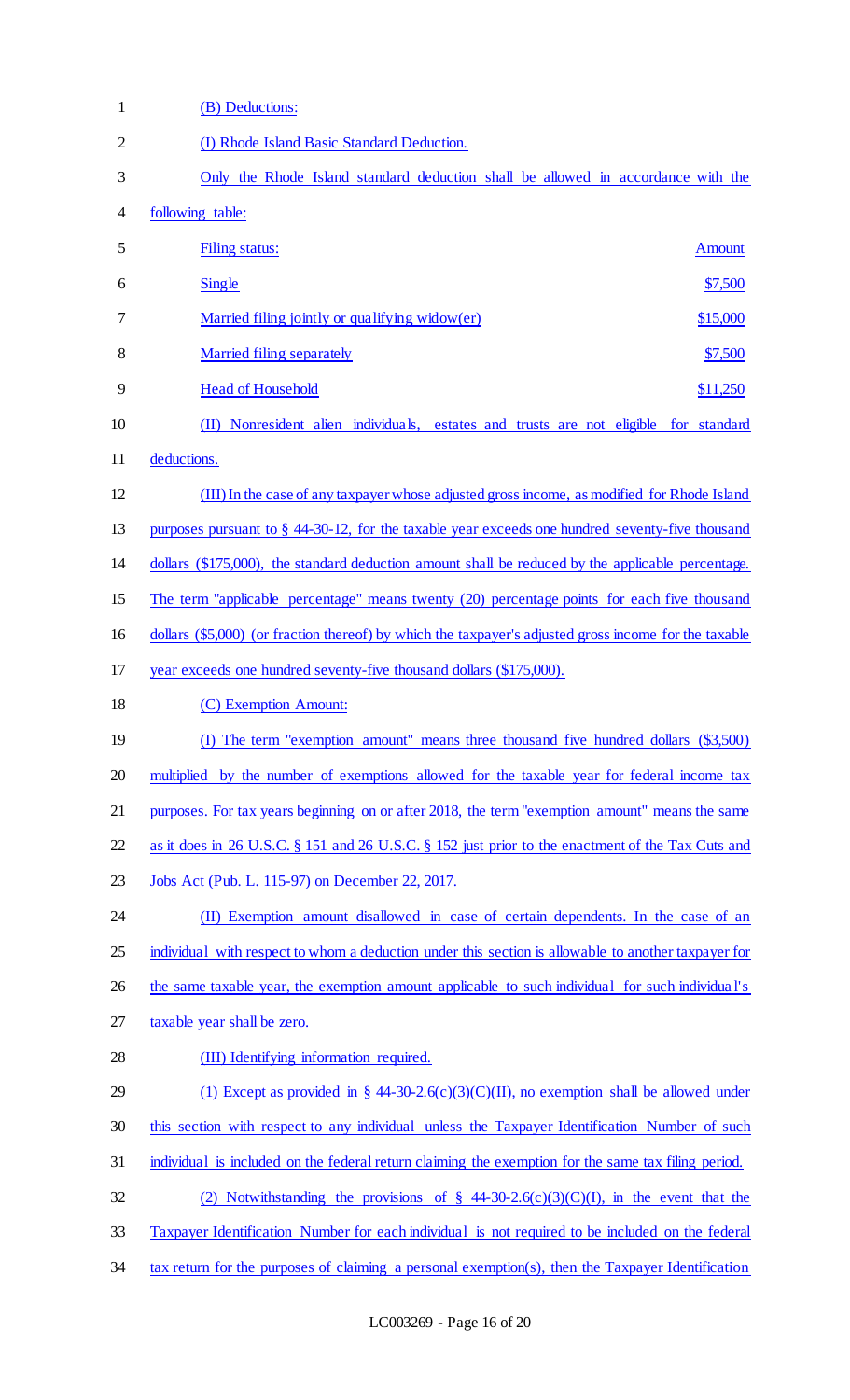Number must be provided on the Rhode Island tax return for the purpose of claiming said

exemption(s).

- (D) In the case of any taxpayer whose adjusted gross income, as modified for Rhode Island purposes pursuant to § 44-30-12, for the taxable year exceeds one hundred seventy-five thousand
- dollars (\$175,000), the exemption amount shall be reduced by the applicable percentage. The term
- "applicable percentage" means twenty (20) percentage points for each five thousand dollars
- (\$5,000) (or fraction thereof) by which the taxpayer's adjusted gross income for the taxable year
- exceeds one hundred seventy-five thousand dollars (\$175,000).
- (E) Adjustment for inflation. The dollar amount contained in §§ 44-30- 2.6(c)(3)(A), 44-
- 10  $30-2.6(c)(3)(B)$  and 44-30-2.6(c)(3)(C) shall be increased annually by an amount equal to:
- (I) Such dollar amount contained in §§ 44-30-2.6(c)(3)(A), 44-30-2.6(c)(3)(B) and 44-30-
- 12 2.6(c)(3)(C) adjusted for inflation using a base tax year of 2000, multiplied by;
- (II) The cost-of-living adjustment with a base year of 2000.
- (III) For the purposes of this section, the cost-of-living adjustment for any calendar year is
- 15 the percentage (if any) by which the consumer price index for the preceding calendar year exceeds
- 16 the consumer price index for the base year. The consumer price index for any calendar year is the
- average of the consumer price index as of the close of the twelve-month (12) period ending on
- August 31, of such calendar year.
- (IV) For the purpose of this section the term "consumer price index" means the last consumer price index for all urban consumers published by the department of labor. For the purpose
- of this section the revision of the consumer price index that is most consistent with the consumer
- price index for calendar year 1986 shall be used.
- (V) If any increase determined under this section is not a multiple of fifty dollars (\$50.00),
- 24 such increase shall be rounded to the next lower multiple of fifty dollars (\$50.00). In the case of a
- 25 married individual filing separate return, if any increase determined under this section is not a
- multiple of twenty-five dollars (\$25.00), such increase shall be rounded to the next lower multiple
- of twenty-five dollars (\$25.00).
- (F) Credits against tax.
- (I) Notwithstanding any other provisions of Rhode Island Law, for tax years beginning on
- or after January 1, 2022, the only credits allowed against a tax imposed under this chapter shall be
- as follows:
- (a) Rhode Island earned-income credit: Credit shall be allowed for earned-income credit 33 pursuant to  $\frac{6}{9}$  44-30-2.6(c)(2)(N).
- (b) Property Tax Relief Credit: Credit shall be allowed for property tax relief as provided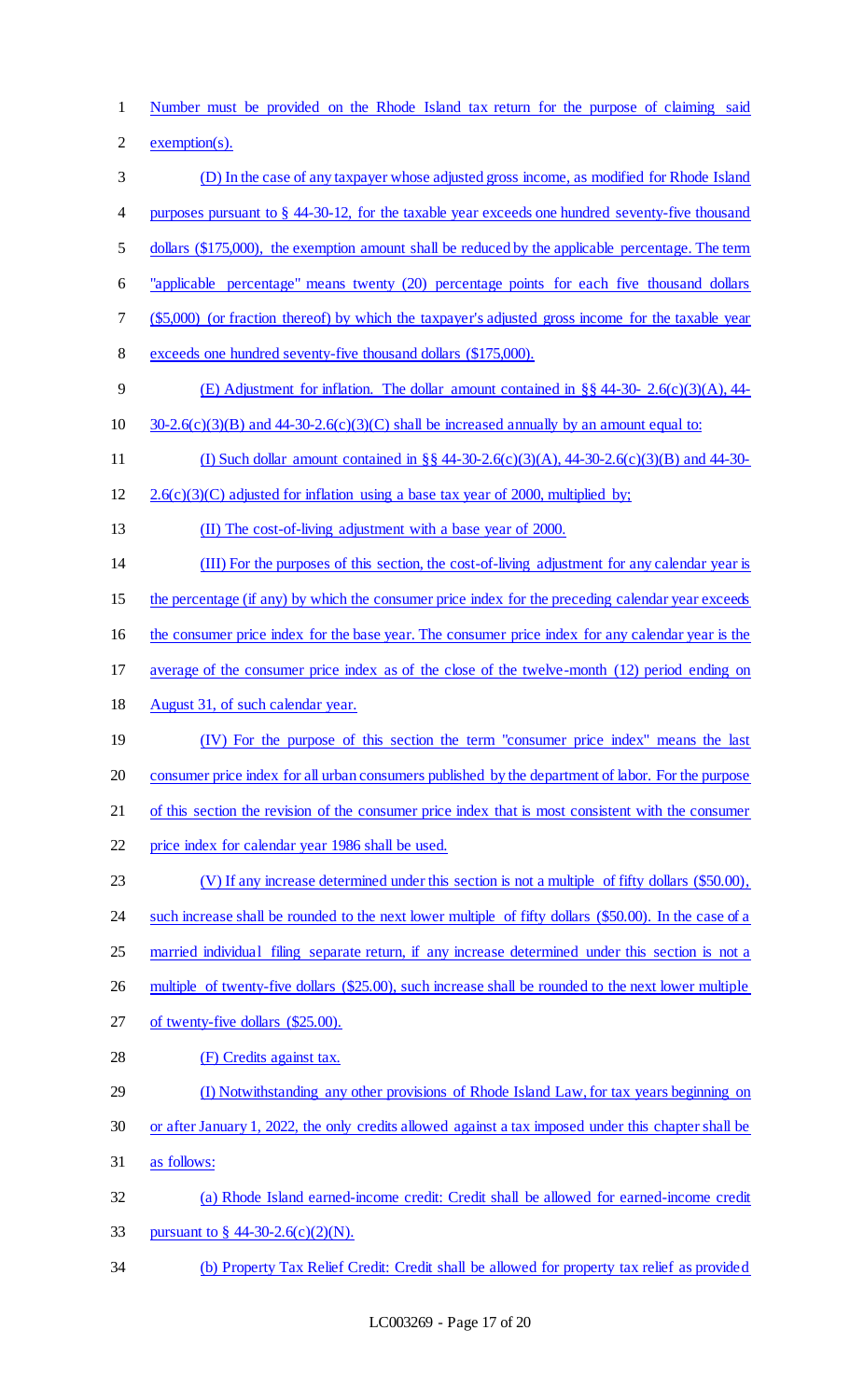1 <u>in § 44-33-1 et seq.</u>

| $\mathbf{2}$   | (c) Lead Paint Credit: Credit shall be allowed for residential lead abatement income tax           |
|----------------|----------------------------------------------------------------------------------------------------|
| 3              | credit as provided in $\S$ 44-30.3-1 et seq.                                                       |
| $\overline{4}$ | (d) Credit for income taxes of other states. Credit shall be allowed for income tax paid to        |
| 5              | other states pursuant to $\S$ 44-30-74.                                                            |
| 6              | (e) Historic Structures Tax Credit: Credit shall be allowed for historic structures tax credit     |
| $\tau$         | as provided in $\S$ 44-33.2-1 et seq.                                                              |
| 8              | (f) Motion Picture Productions Tax Credit: Credit shall be allowed for motion picture              |
| 9              | production tax credit as provided in § 44-31.2-1 et seq.                                           |
| 10             | (g) Child and Dependent Care: Credit shall be allowed for twenty-five percent (25%) of             |
| 11             | the federal child and dependent care credit allowable for the taxable year for federal purposes;   |
| 12             | provided, however, such credit shall not exceed the Rhode Island tax liability.                    |
| 13             | (h) Tax credits for contributions to Scholarship Organizations: Credit shall be allowed for        |
| 14             | contributions to scholarship organizations as provided in chapter 62 of title 44.                  |
| 15             | (i) Credit for tax withheld. Wages upon which tax is required to be withheld shall be taxable      |
| 16             | as if no withholding were required, but any amount of Rhode Island personal income tax actually    |
| 17             | deducted and withheld in any calendar year shall be deemed to have been paid to the tax            |
| 18             | administrator on behalf of the person from whom withheld, and the person shall be credited with    |
| 19             | having paid that amount of tax for the taxable year beginning in that calendar year. For a taxable |
| 20             | year of less than twelve (12) months, the credit shall be made under regulations of the tax        |
| 21             | administrator.                                                                                     |
| 22             | (j) Stay Invested in RI Wavemaker Fellowship: Credit shall be allowed for stay invested in         |
| 23             | RI wavemaker fellowship program as provided in $\S$ 42-64.26-1 et seq.                             |
| 24             | (k) Rebuild Rhode Island: Credit shall be allowed for rebuild RI tax credit as provided in         |
| 25             | $\frac{8}{9}$ 42-64.20-1 et seq.                                                                   |
| 26             | (I) Rhode Island Qualified Jobs Incentive Program: Credit shall be allowed for Rhode               |
| 27             | Island new qualified jobs incentive program credit as provided in § 44-48.3-1 et seq.              |
| 28             | (m) Historic homeownership assistance act: Effective for tax year 2017 and thereafter,             |
| 29             | unused carryforward for such credit previously issued shall be allowed for the historic            |
| 30             | homeownership assistance act as provided in $\S$ 44-33.1-4. This allowance is for credits already  |
| 31             | issued pursuant to § 44-33.1-4 and shall not be construed to authorize the issuance of new credits |
| 32             | under the historic homeownership assistance act.                                                   |
| 33             | (2) Except as provided in section 1 above, no other state and federal tax credit shall be          |

34 available to the taxpayers in computing tax liability under this chapter.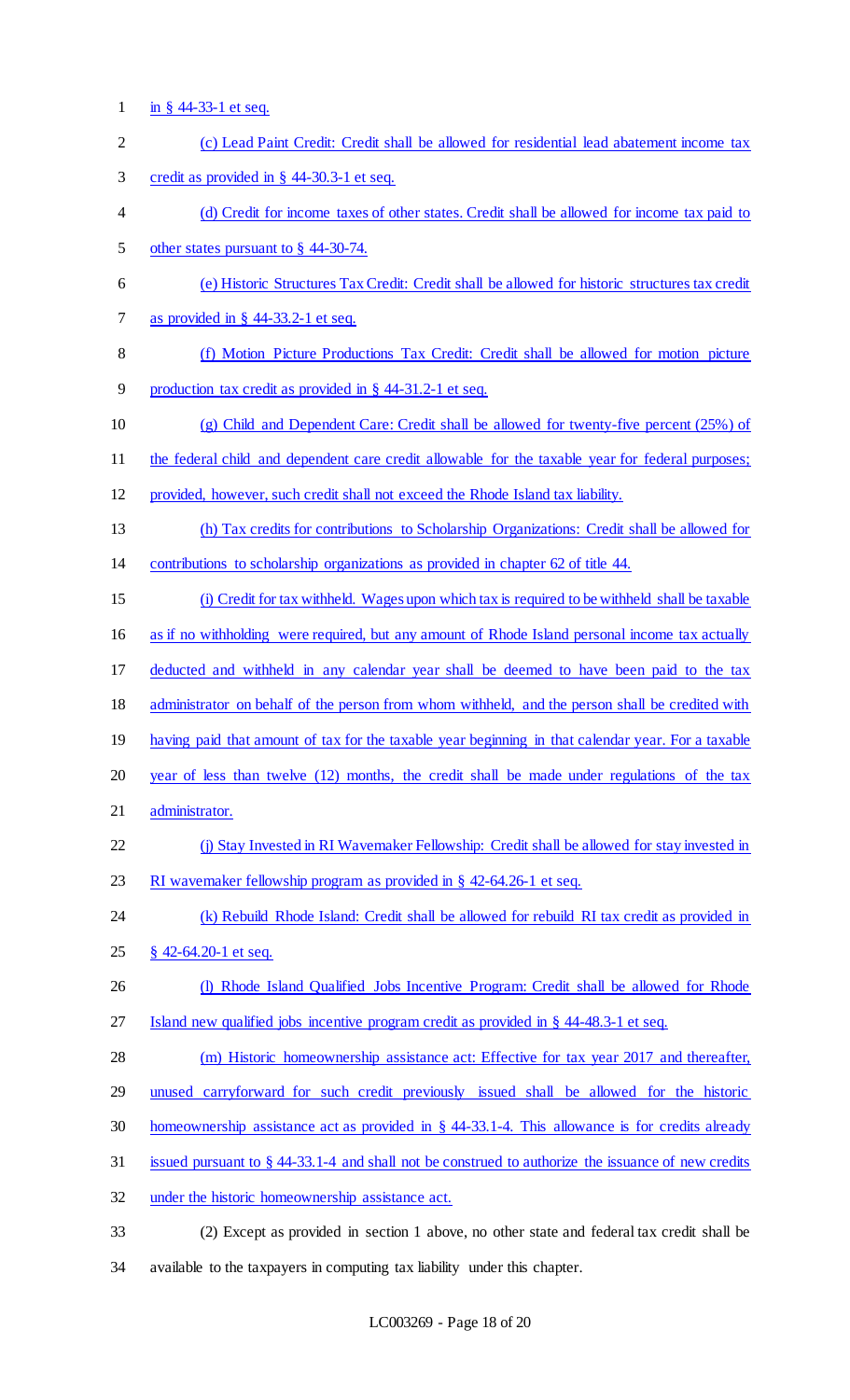======== LC003269 ========